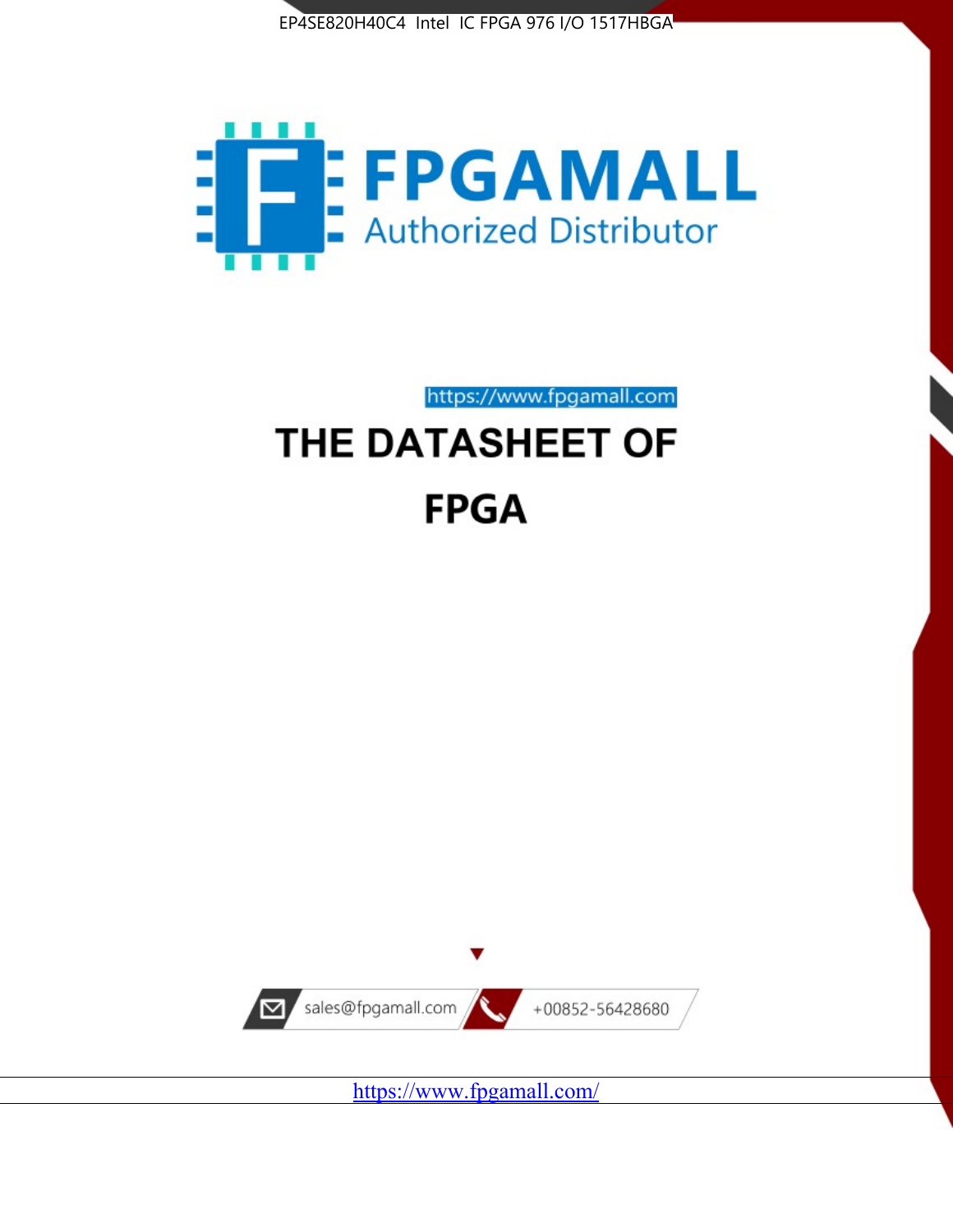EP4SE820H40C4 Intel IC FPGA 976 I/O 1517HBGA



**SIV51001-3.5**

Altera® Stratix® IV FPGAs deliver a breakthrough level of system bandwidth and power efficiency for high-end applications, allowing you to innovate without compromise. Stratix IV FPGAs are based on the Taiwan Semiconductor Manufacturing Company (TSMC) 40-nm process technology and surpass all other high-end FPGAs, with the highest logic density, most transceivers, and lowest power requirements.

The Stratix IV device family contains three optimized variants to meet different application requirements:

- Stratix IV E (Enhanced) FPGAs—up to 813,050 logic elements (LEs), 33,294 kilobits (Kb) RAM, and 1,288 18 x 18 bit multipliers
- Stratix IV GX transceiver FPGAs—up to 531,200 LEs, 27,376 Kb RAM, 1,288 18 x 18-bit multipliers, and 48 full-duplex clock data recovery (CDR)-based transceivers at up to 8.5 Gbps
- Stratix IV GT—up to 531,200 LEs, 27,376 Kb RAM, 1,288 18 x 18-bit multipliers, and 48 full-duplex CDR-based transceivers at up to 11.3 Gbps

The complete Altera high-end solution includes the lowest risk, lowest total cost path to volume using HardCopy® IV ASICs for all the family variants, a comprehensive portfolio of application solutions customized for end-markets, and the industry leading Quartus® II software to increase productivity and performance.

f For information about upcoming Stratix IV device features, refer to the *[Upcoming](http://www.altera.com/literature/hb/stratix-iv/uf01001.pdf?GSA_pos=2&WT.oss_r=1&WT.oss=upcoming)  [Stratix IV Device Features](http://www.altera.com/literature/hb/stratix-iv/uf01001.pdf?GSA_pos=2&WT.oss_r=1&WT.oss=upcoming)* document.

f For information about changes to the currently published *Stratix IV Device Handbook*, refer to the *[Addendum to the Stratix IV Device Handbook](http://www.altera.com/literature/hb/stratix-iv/stx4_siv54002.pdf)* chapter.

This chapter contains the following sections:

- "Feature Summary" on page 1–2
- "Architecture Features" on page 1–6
- "Integrated Software Platform" on page 1–19
- "Ordering Information" on page 1–19

@2016 Altera Corporation. All rights reserved. ALTERA, ARRIA, CYCLONE, HARDCOPY, MAX, MEGACORE, NIOS, QUARTUS and STRATIX words and logos are trademarks of Altera Corporation and registered in the U.S. Patent and Trademark



Stratix IV Device Handbook Volume 1 January 2016

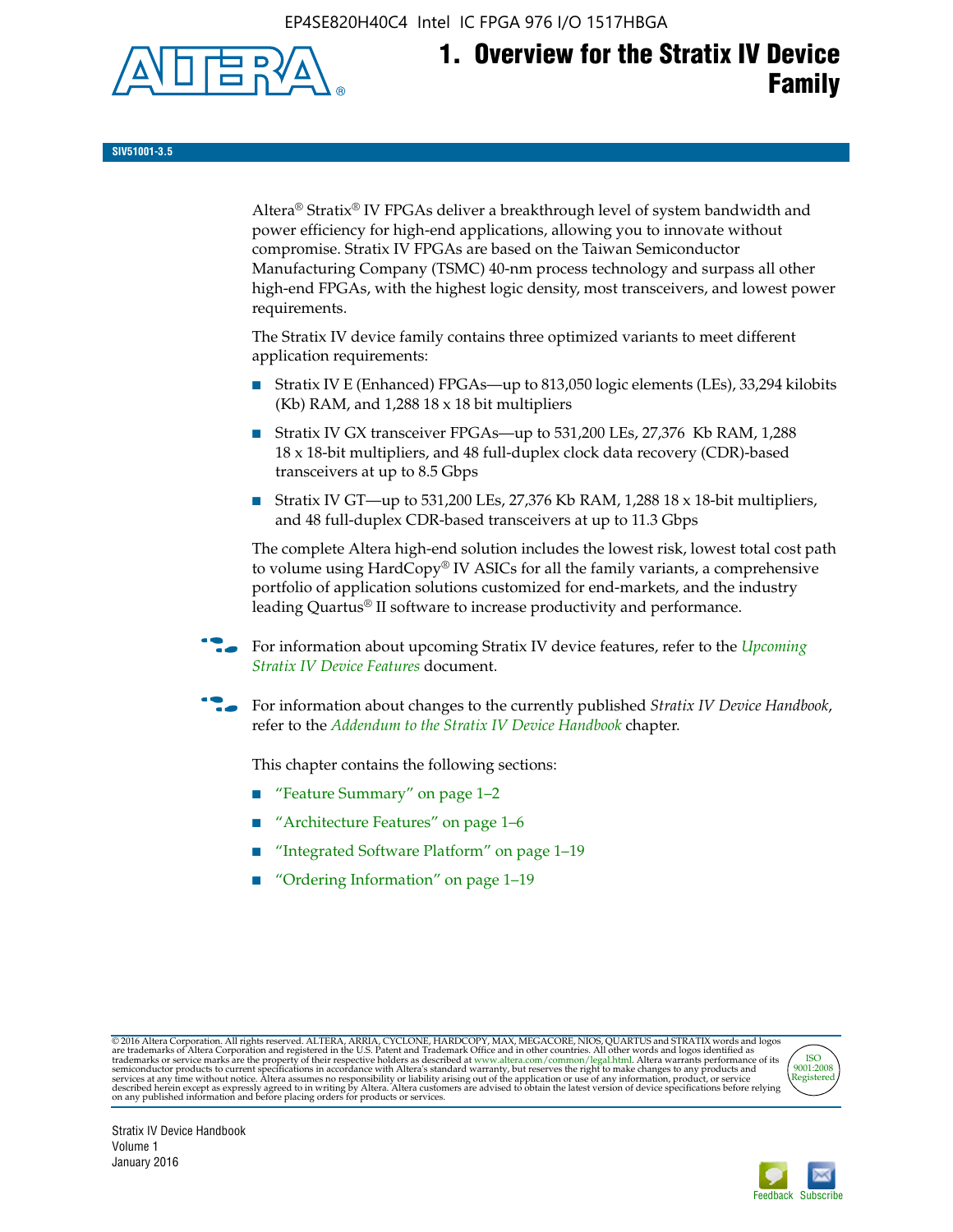# **Feature Summary**

The following list summarizes the Stratix IV device family features:

- Up to 48 full-duplex CDR-based transceivers in Stratix IV GX and GT devices supporting data rates up to 8.5 Gbps and 11.3 Gbps, respectively
- Dedicated circuitry to support physical layer functionality for popular serial protocols, such as PCI Express (PCIe) (PIPE) Gen1 and Gen2, Gbps Ethernet (GbE), Serial RapidIO, SONET/SDH, XAUI/HiGig, (OIF) CEI-6G, SD/HD/3G-SDI, Fibre Channel, SFI-5, and Interlaken
- Complete PCIe protocol solution with embedded PCIe hard IP blocks that implement PHY-MAC layer, Data Link layer, and Transaction layer functionality

**For more information, refer to the** *[IP Compiler for PCI Express User Guide](http://www.altera.com/literature/ug/ug_pci_express.pdf)***.** 

- Programmable transmitter pre-emphasis and receiver equalization circuitry to compensate for frequency-dependent losses in the physical medium
- Typical physical medium attachment (PMA) power consumption of 100 mW at 3.125 Gbps and 135 mW at 6.375 Gbps per channel
- 72,600 to 813,050 equivalent LEs per device
- 7,370 to 33,294 Kb of enhanced TriMatrix memory consisting of three RAM block sizes to implement true dual-port memory and FIFO buffers
- High-speed digital signal processing (DSP) blocks configurable as 9 x 9-bit,  $12 \times 12$ -bit,  $18 \times 18$ -bit, and  $36 \times 36$ -bit full-precision multipliers at up to 600 MHz
- Up to 16 global clocks (GCLK), 88 regional clocks (RCLK), and 132 periphery clocks (PCLK) per device
- Programmable power technology that minimizes power while maximizing device performance
- Up to 1,120 user I/O pins arranged in 24 modular I/O banks that support a wide range of single-ended and differential I/O standards
- Support for high-speed external memory interfaces including DDR, DDR2, DDR3 SDRAM, RLDRAM II, QDR II, and QDR II+ SRAM on up to 24 modular I/O banks
- High-speed LVDS I/O support with serializer/deserializer (SERDES), dynamic phase alignment (DPA), and soft-CDR circuitry at data rates up to 1.6 Gbps
- Support for source-synchronous bus standards, including SGMII, GbE, SPI-4 Phase 2 (POS-PHY Level 4), SFI-4.1, XSBI, UTOPIA IV, NPSI, and CSIX-L1
- Pinouts for Stratix IV E devices designed to allow migration of designs from Stratix III to Stratix IV E with minimal PCB impact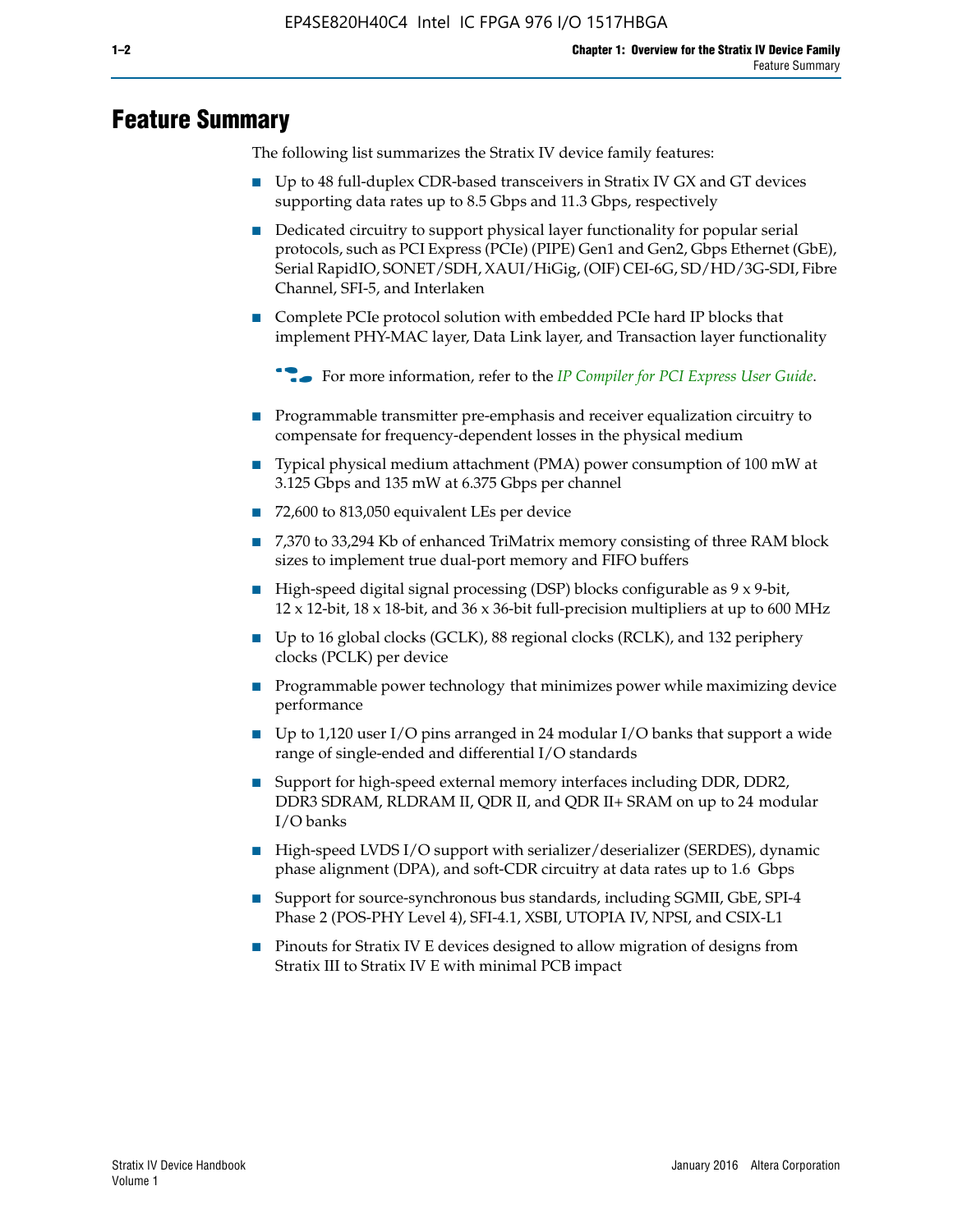# **Stratix IV GX Devices**

Stratix IV GX devices provide up to 48 full-duplex CDR-based transceiver channels per device:

- Thirty-two out of the 48 transceiver channels have dedicated physical coding sublayer (PCS) and physical medium attachment (PMA) circuitry and support data rates between 600 Mbps and 8.5 Gbps
- The remaining 16 transceiver channels have dedicated PMA-only circuitry and support data rates between 600 Mbps and 6.5 Gbps
- **1 The actual number of transceiver channels per device varies with device selection. For** more information about the exact transceiver count in each device, refer to Table 1–1 on page 1–11.
- 1 For more information about transceiver architecture, refer to the *[Transceiver](http://www.altera.com/literature/hb/stratix-iv/stx4_siv52001.pdf)  [Architecture in Stratix IV Devices](http://www.altera.com/literature/hb/stratix-iv/stx4_siv52001.pdf)* chapter.

Figure 1–1 shows a high-level Stratix IV GX chip view.

#### **Figure 1–1. Stratix IV GX Chip View** *(1)*



#### **Note to Figure 1–1:**

(1) Resource counts vary with device selection, package selection, or both.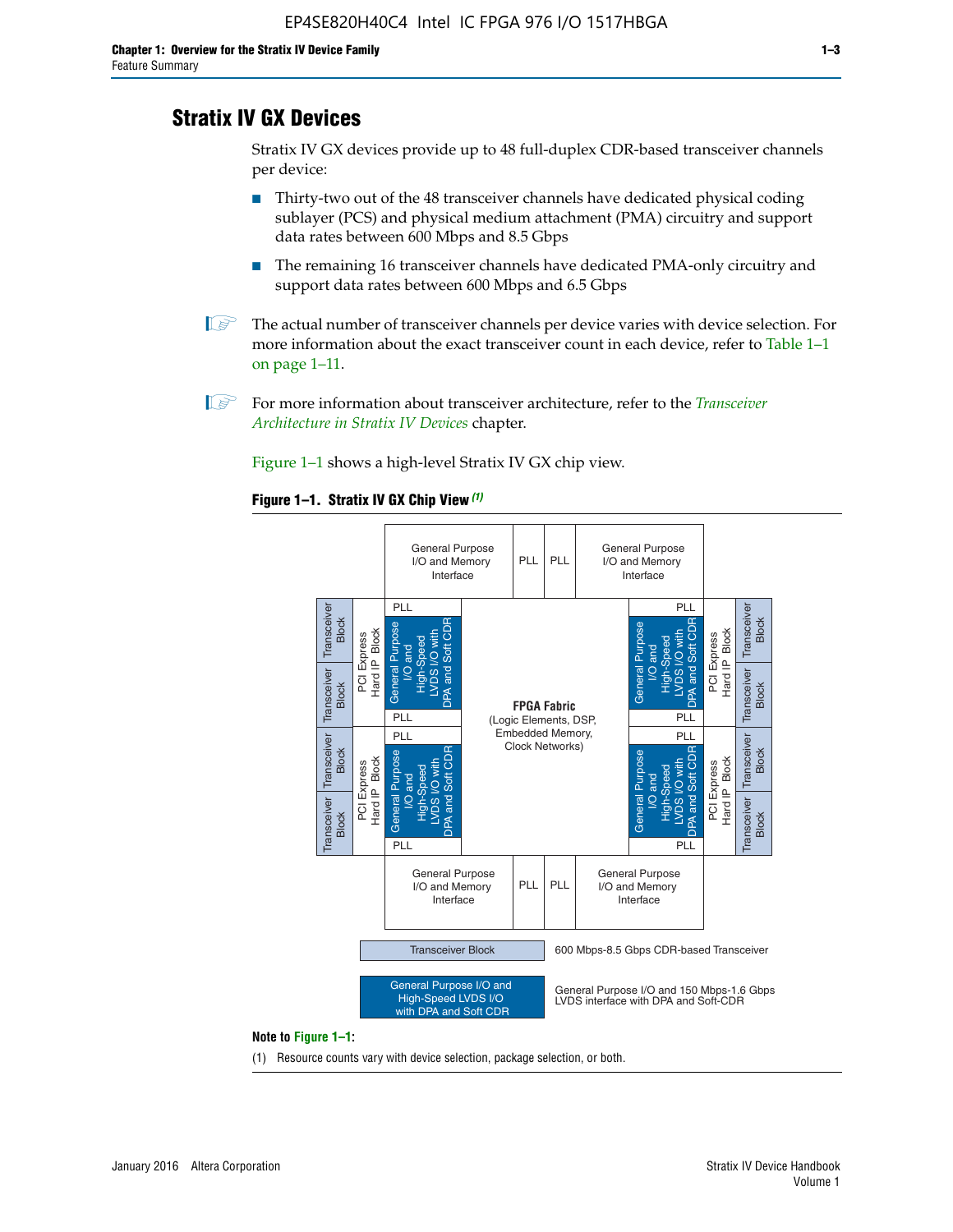# **Stratix IV E Device**

Stratix IV E devices provide an excellent solution for applications that do not require high-speed CDR-based transceivers, but are logic, user I/O, or memory intensive.

Figure 1–2 shows a high-level Stratix IV E chip view.





#### **Note to Figure 1–2:**

(1) Resource counts vary with device selection, package selection, or both.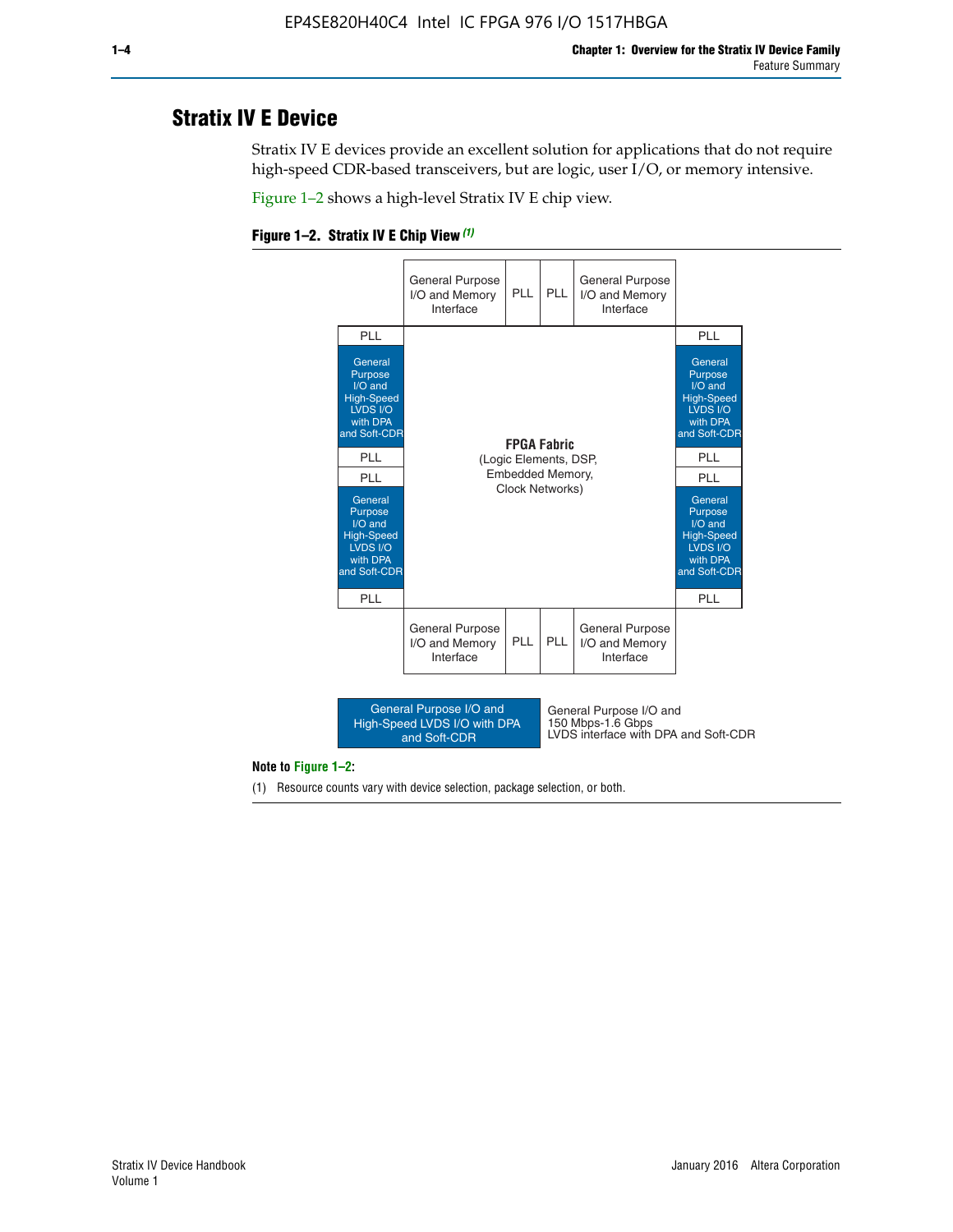# **Stratix IV GT Devices**

Stratix IV GT devices provide up to 48 CDR-based transceiver channels per device:

- Thirty-two out of the 48 transceiver channels have dedicated PCS and PMA circuitry and support data rates between 600 Mbps and 11.3 Gbps
- The remaining 16 transceiver channels have dedicated PMA-only circuitry and support data rates between 600 Mbps and 6.5 Gbps
- **1** The actual number of transceiver channels per device varies with device selection. For more information about the exact transceiver count in each device, refer to Table 1–7 on page 1–16.
- $\mathbb{I}$  For more information about Stratix IV GT devices and transceiver architecture, refer to the *[Transceiver Architecture in Stratix IV Devices](http://www.altera.com/literature/hb/stratix-iv/stx4_siv52001.pdf)* chapter.

Figure 1–3 shows a high-level Stratix IV GT chip view.





(1) Resource counts vary with device selection, package selection, or both.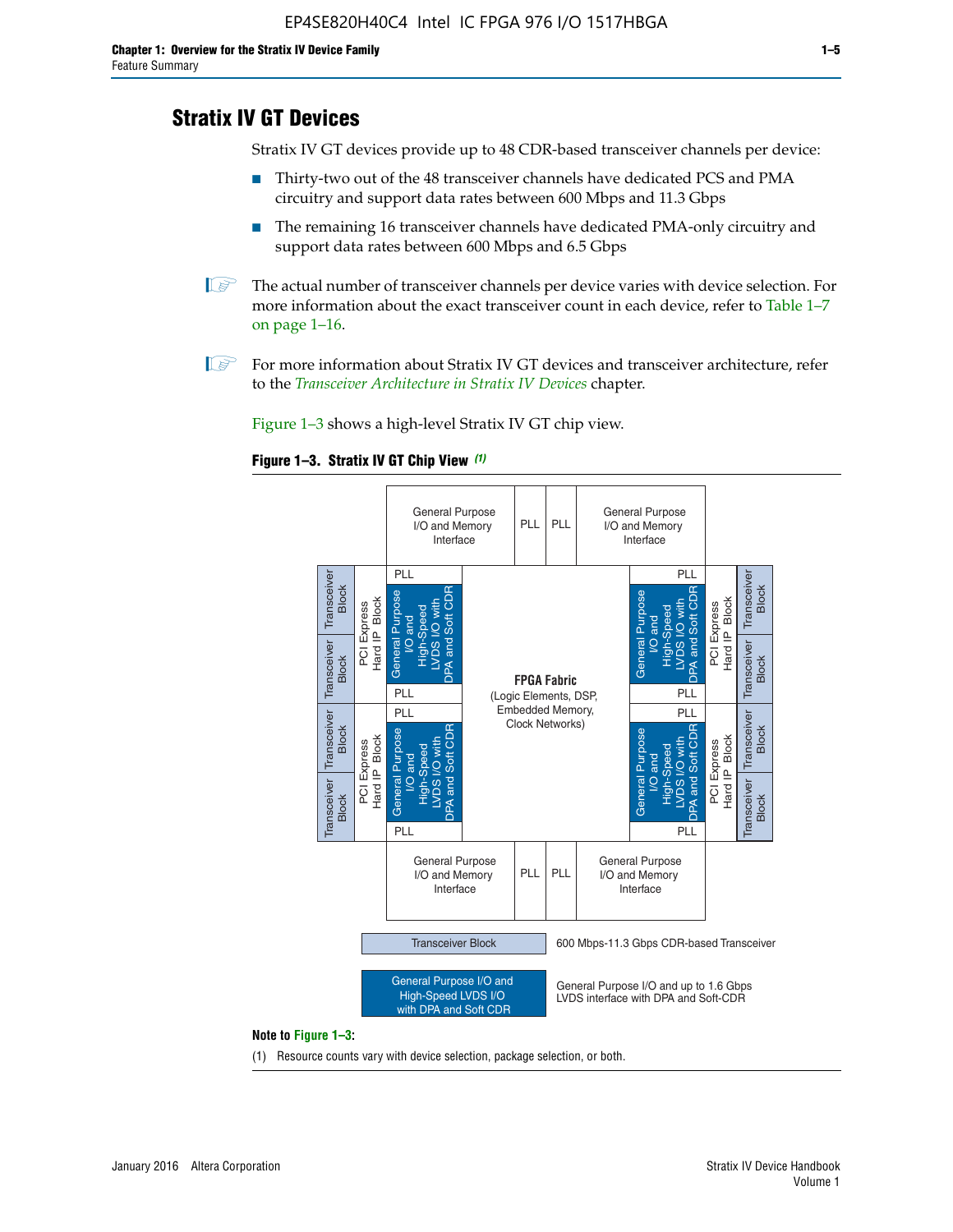# **Architecture Features**

The Stratix IV device family features are divided into high-speed transceiver features and FPGA fabric and I/O features.

 $\mathbb{I}$  The high-speed transceiver features apply only to Stratix IV GX and Stratix IV GT devices.

# **High-Speed Transceiver Features**

The following sections describe high-speed transceiver features for Stratix IV GX and GT devices.

## **Highest Aggregate Data Bandwidth**

Up to 48 full-duplex transceiver channels supporting data rates up to 8.5 Gbps in Stratix IV GX devices and up to 11.3 Gbps in Stratix IV GT devices.

## **Wide Range of Protocol Support**

Physical layer support for the following serial protocols:

- Stratix IV GX—PCIe Gen1 and Gen2, GbE, Serial RapidIO, SONET/SDH, XAUI/HiGig, (OIF) CEI-6G, SD/HD/3G-SDI, Fibre Channel, SFI-5, GPON, SAS/SATA, HyperTransport 1.0 and 3.0, and Interlaken
- Stratix IV GT—40G/100G Ethernet, SFI-S, Interlaken, SFI-5.1, Serial RapidIO, SONET/SDH, XAUI/HiGig, (OIF) CEI-6G, 3G-SDI, and Fibre Channel
- Extremely flexible and easy-to-configure transceiver data path to implement proprietary protocols
- PCIe Support
	- Complete PCIe Gen1 and Gen2 protocol stack solution compliant to PCI Express base specification 2.0 that includes PHY-MAC, Data Link, and transaction layer circuitry embedded in PCI Express hard IP blocks
	- **For more information, refer to the [PCI Express Compiler User Guide](http://www.altera.com/literature/ug/ug_pci_express.pdf).**
	- Root complex and end-point applications
	- $x1, x4,$  and  $x8$  lane configurations
	- PIPE 2.0-compliant interface
	- Embedded circuitry to switch between Gen1 and Gen2 data rates
	- Built-in circuitry for electrical idle generation and detection, receiver detect, power state transitions, lane reversal, and polarity inversion
	- 8B/10B encoder and decoder, receiver synchronization state machine, and ± 300 parts per million (ppm) clock compensation circuitry
	- Transaction layer support for up to two virtual channels (VCs)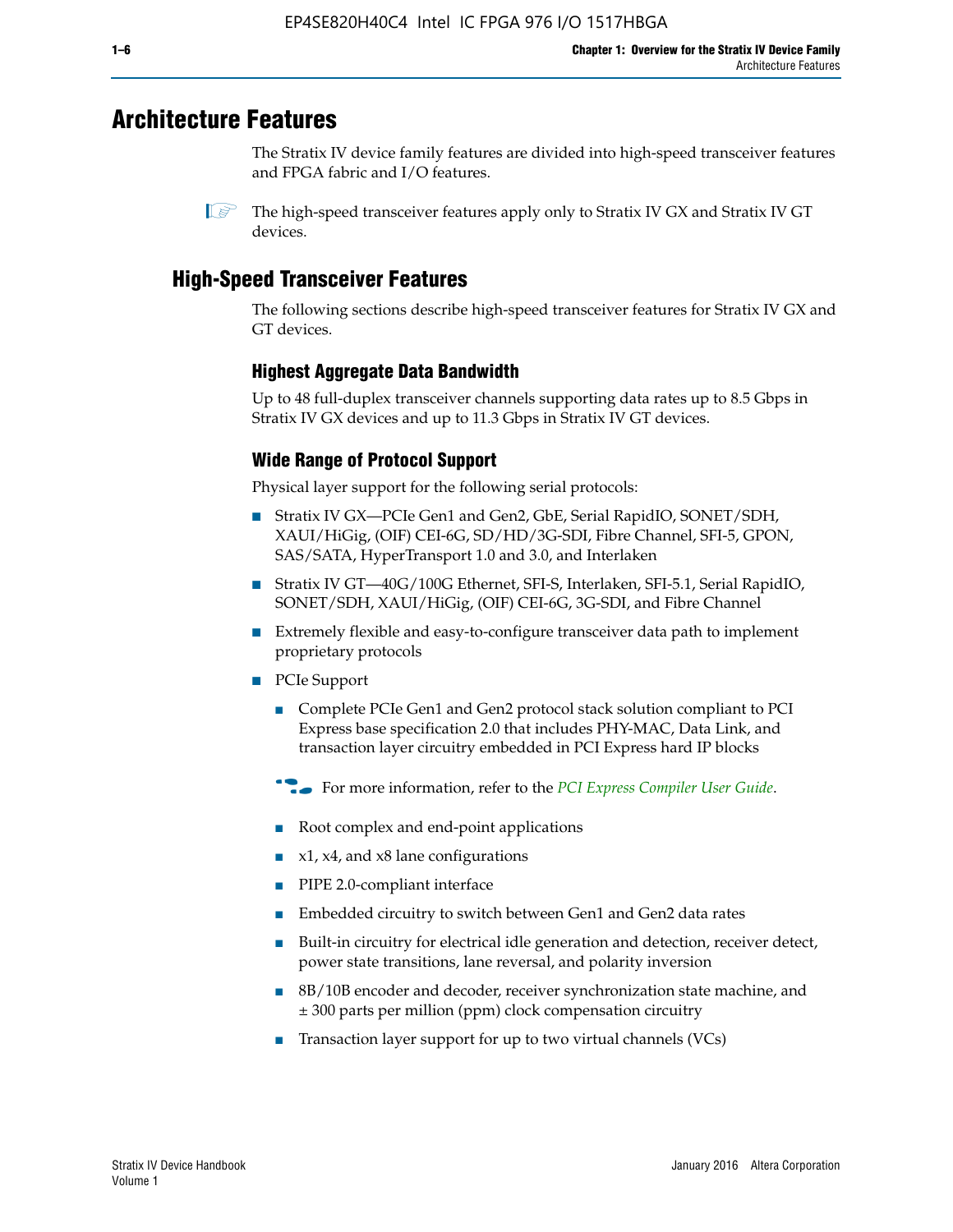- XAUI/HiGig Support
	- Compliant to IEEE802.3ae specification
	- **■** Embedded state machine circuitry to convert XGMII idle code groups  $(|11|)$ to and from idle ordered sets  $(|A|, |K|, |R|)$  at the transmitter and receiver, respectively
	- 8B/10B encoder and decoder, receiver synchronization state machine, lane deskew, and  $\pm 100$  ppm clock compensation circuitry
- GbE Support
	- Compliant to IEEE802.3-2005 specification
	- Automatic idle ordered set  $(111/112/1)$  generation at the transmitter, depending on the current running disparity
	- 8B/10B encoder and decoder, receiver synchronization state machine, and ± 100 ppm clock compensation circuitry
- Support for other protocol features such as MSB-to-LSB transmission in SONET/SDH configuration and spread-spectrum clocking in PCIe configurations

#### **Diagnostic Features**

- Serial loopback from the transmitter serializer to the receiver CDR for transceiver PCS and PMA diagnostics
- Reverse serial loopback pre- and post-CDR to transmitter buffer for physical link diagnostics
- Loopback master and slave capability in PCI Express hard IP blocks
- **For more information, refer to the** *[PCI Express Compiler User Guide](http://www.altera.com/literature/ug/ug_pci_express.pdf)***.**

#### **Signal Integrity**

Stratix IV devices simplify the challenge of signal integrity through a number of chip, package, and board-level enhancements to enable efficient high-speed data transfer into and out of the device. These enhancements include:

- Programmable 3-tap transmitter pre-emphasis with up to 8,192 pre-emphasis levels to compensate for pre-cursor and post-cursor inter-symbol interference (ISI)
- Up to 900% boost capability on the first pre-emphasis post-tap
- User-controlled and adaptive 4-stage receiver equalization with up to 16 dB of high-frequency gain
- On-die power supply regulators for transmitter and receiver phase-locked loop (PLL) charge pump and voltage controlled oscillator (VCO) for superior noise immunity
- On-package and on-chip power supply decoupling to satisfy transient current requirements at higher frequencies, thereby reducing the need for on-board decoupling capacitors
- Calibration circuitry for transmitter and receiver on-chip termination (OCT) resistors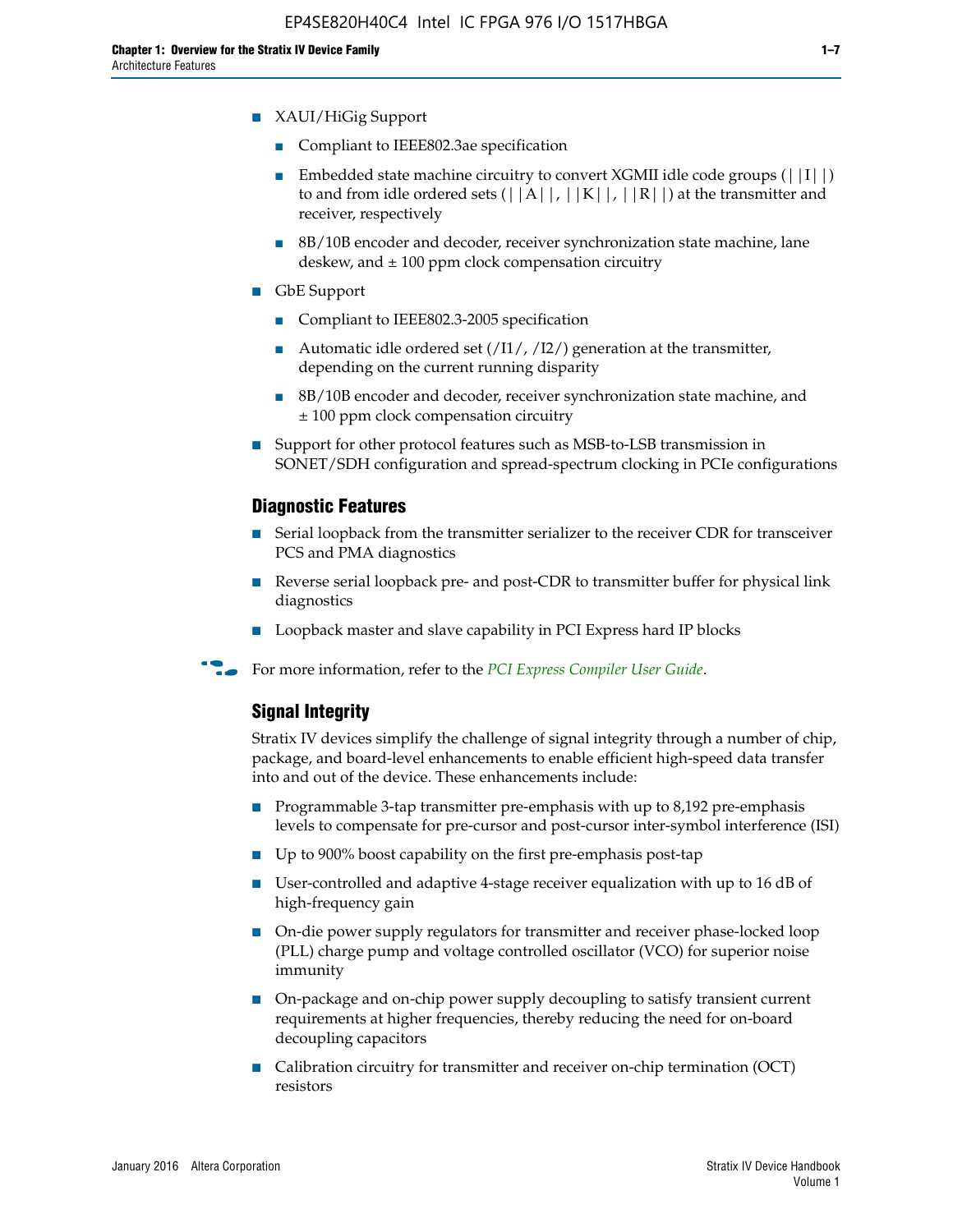# **FPGA Fabric and I/O Features**

The following sections describe the Stratix IV FPGA fabric and I/O features.

### **Device Core Features**

- Up to 531,200 LEs in Stratix IV GX and GT devices and up to 813,050 LEs in Stratix IV E devices, efficiently packed in unique and innovative adaptive logic modules (ALMs)
- Ten ALMs per logic array block (LAB) deliver faster performance, improved logic utilization, and optimized routing
- Programmable power technology, including a variety of process, circuit, and architecture optimizations and innovations
- Programmable power technology available to select power-driven compilation options for reduced static power consumption

#### **Embedded Memory**

- TriMatrix embedded memory architecture provides three different memory block sizes to efficiently address the needs of diversified FPGA designs:
	- 640-bit MLAB
	- 9-Kb M9K
	- 144-Kb M144K
- Up to 33,294 Kb of embedded memory operating at up to 600 MHz
- Each memory block is independently configurable to be a single- or dual-port RAM, FIFO, ROM, or shift register

## **Digital Signal Processing (DSP) Blocks**

- Flexible DSP blocks configurable as  $9 \times 9$ -bit,  $12 \times 12$ -bit,  $18 \times 18$ -bit, and  $36 \times 36$ -bit full-precision multipliers at up to 600 MHz with rounding and saturation capabilities
- Faster operation due to fully pipelined architecture and built-in addition, subtraction, and accumulation units to combine multiplication results
- Optimally designed to support advanced features such as adaptive filtering, barrel shifters, and finite and infinite impulse response (FIR and IIR) filters

#### **Clock Networks**

- Up to 16 global clocks and 88 regional clocks optimally routed to meet the maximum performance of 800 MHz
- Up to 112 and 132 periphery clocks in Stratix IV GX and Stratix IV E devices, respectively
- Up to 66 (16 GCLK + 22 RCLK + 28 PCLK) clock networks per device quadrant in Stratix IV GX and Stratix IV GT devices
- Up to 71 (16 GCLK + 22 RCLK + 33 PCLK) clock networks per device quadrant in Stratix IV E devices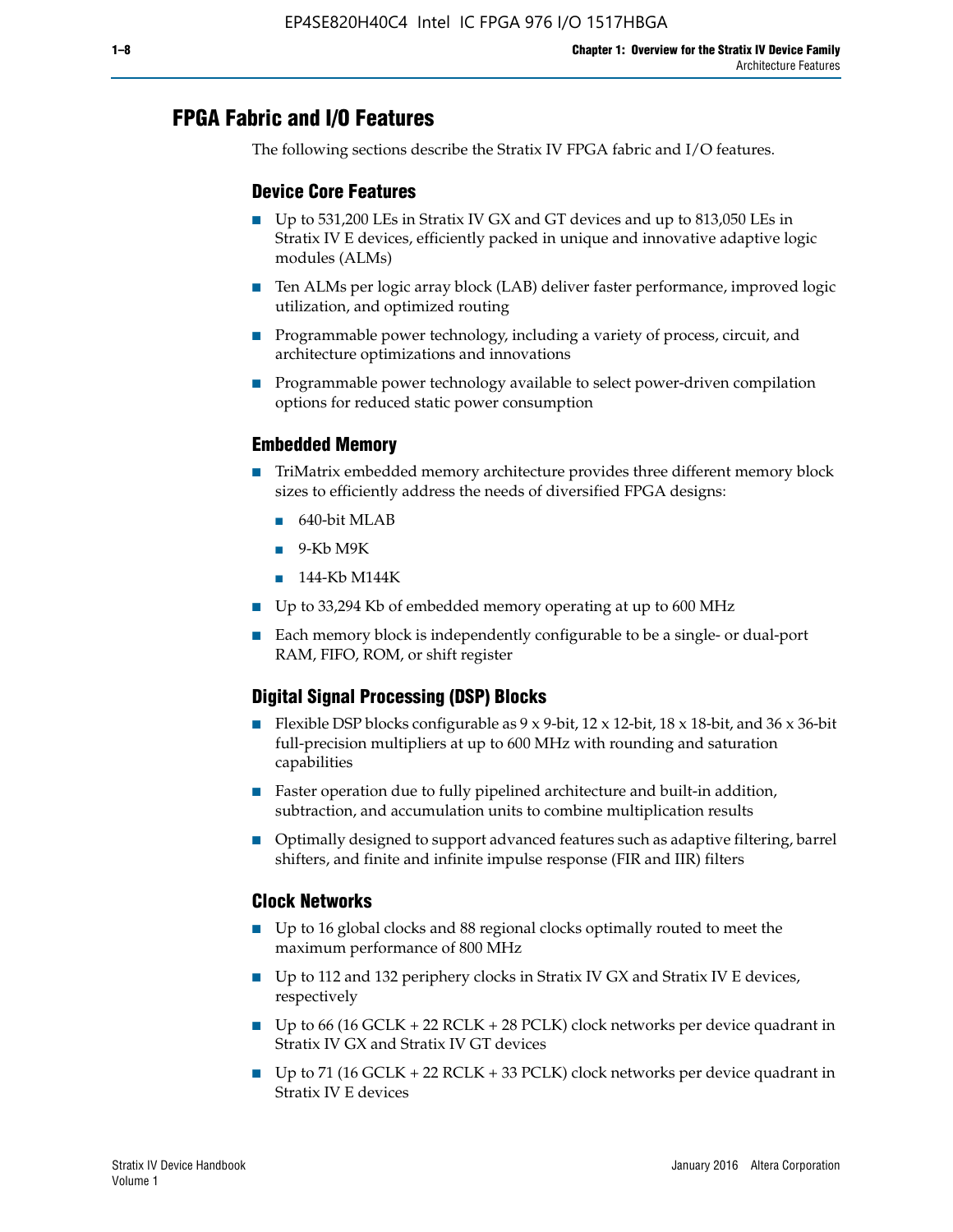## **PLLs**

- Three to 12 PLLs per device supporting spread-spectrum input tracking, programmable bandwidth, clock switchover, dynamic reconfiguration, and delay compensation
- On-chip PLL power supply regulators to minimize noise coupling

#### **I/O Features**

- Sixteen to 24 modular I/O banks per device with 24 to 48 I/Os per bank designed and packaged for optimal simultaneous switching noise (SSN) performance and migration capability
- Support for a wide range of industry I/O standards, including single-ended (LVTTL/CMOS/PCI/PCIX), differential (LVDS/mini-LVDS/RSDS), voltage-referenced single-ended and differential (SSTL/HSTL Class I/II) I/O standards
- **O**n-chip series  $(R_S)$  and on-chip parallel  $(R_T)$  termination with auto-calibration for single-ended I/Os and on-chip differential  $(R_D)$  termination for differential I/Os
- Programmable output drive strength, slew rate control, bus hold, and weak pull-up capability for single-ended I/Os
- User I/O:GND: $V_{CC}$  ratio of 8:1:1 to reduce loop inductance in the package—PCB interface
- **■** Programmable transmitter differential output voltage ( $V_{OD}$ ) and pre-emphasis for high-speed LVDS I/O

#### **High-Speed Differential I/O with DPA and Soft-CDR**

- Dedicated circuitry on the left and right sides of the device to support differential links at data rates from 150 Mbps to 1.6 Gbps
- Up to 98 differential SERDES in Stratix IV GX devices, up to 132 differential SERDES in Stratix IV E devices, and up to 47 differential SERDES in Stratix IV GT devices
- DPA circuitry at the receiver automatically compensates for channel-to-channel and channel-to-clock skew in source synchronous interfaces
- Soft-CDR circuitry at the receiver allows implementation of asynchronous serial interfaces with embedded clocks at up to 1.6 Gbps data rate (SGMII and GbE)

#### **External Memory Interfaces**

- Support for existing and emerging memory interface standards such as DDR SDRAM, DDR2 SDRAM, DDR3 SDRAM, QDRII SRAM, QDRII+ SRAM, and RLDRAM II
- DDR3 up to 1,067 Mbps/533 MHz
- Programmable DQ group widths of 4 to 36 bits (includes parity bits)
- Dynamic OCT, trace mismatch compensation, read-write leveling, and half-rate register capabilities provide a robust external memory interface solution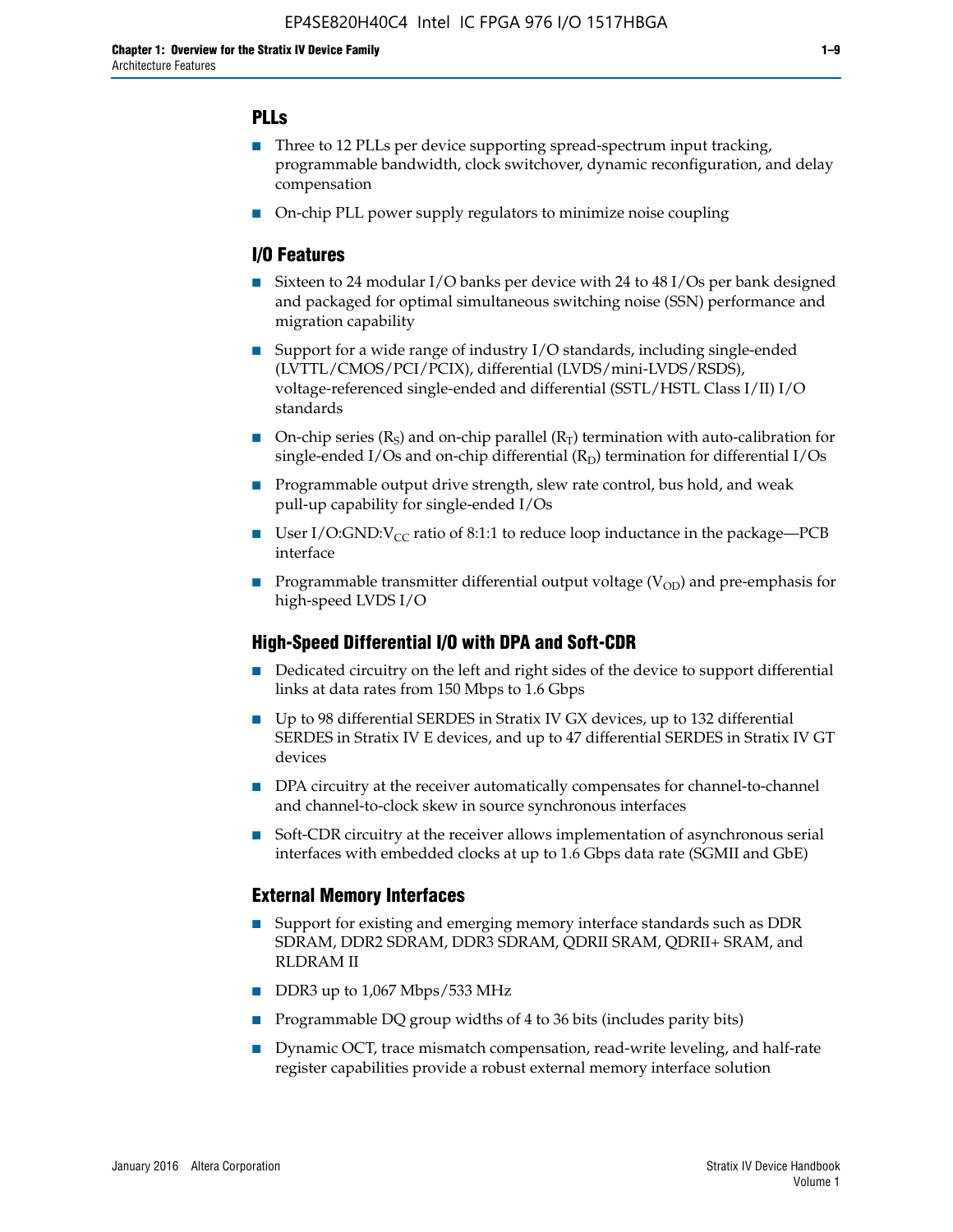## **System Integration**

- All Stratix IV devices support hot socketing
- Four configuration modes:
	- Passive Serial (PS)
	- Fast Passive Parallel (FPP)
	- Fast Active Serial (FAS)
	- JTAG configuration
- Ability to perform remote system upgrades
- 256-bit advanced encryption standard (AES) encryption of configuration bits protects your design against copying, reverse engineering, and tampering
- Built-in soft error detection for configuration RAM cells
- For more information about how to connect the PLL, external memory interfaces,  $I/O$ , high-speed differential I/O, power, and the JTAG pins to PCB, refer to the *[Stratix IV GX and Stratix IV E Device Family Pin Connection Guidelines](http://www.altera.com/literature/dp/stratix4/PCG-01005.pdf)* and the *[Stratix IV GT Device Family Pin Connection Guidelines](http://www.altera.com/literature/dp/stratix4/PCG-01006.pdf)*.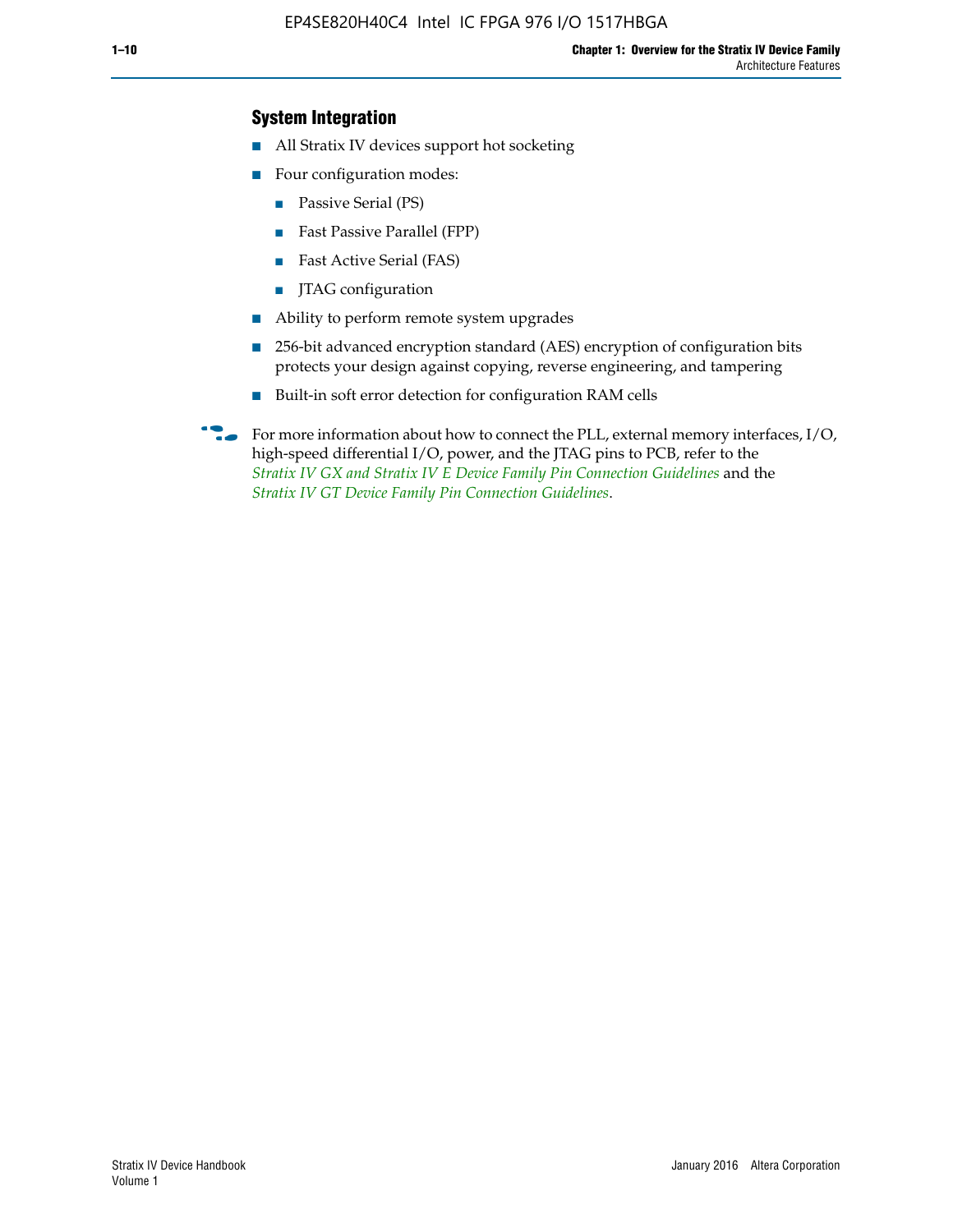#### Table 1–1 lists the Stratix IV GX device features.

## **Table 1–1. Stratix IV GX Device Features (Part 1 of 2)**

| <b>Feature</b>                                                 | EP4SGX70                 |                |                                  | <b>EP4SGX110</b>  |    |                                | <b>EP4SGX180</b>               |                |       |              | <b>EP4SGX230</b>         |                |       |                   |                | <b>EP4SGX290</b> |       |       |                |                                 |                   | <b>EP4SGX360</b> |         |       |       |         | <b>EP4SGX530</b> |
|----------------------------------------------------------------|--------------------------|----------------|----------------------------------|-------------------|----|--------------------------------|--------------------------------|----------------|-------|--------------|--------------------------|----------------|-------|-------------------|----------------|------------------|-------|-------|----------------|---------------------------------|-------------------|------------------|---------|-------|-------|---------|------------------|
| <b>Package</b><br><b>Option</b>                                | F780                     | F1152          | F780                             | F1152             |    | F780                           | F1152                          |                | F1517 | F780         | F1152                    |                | F1517 | F780              | F1152          |                  | F1517 | F1760 | F1932          | F780                            | F1152             |                  | F1517   | F1760 | F1932 | F1760   | F1932            |
| <b>ALMs</b>                                                    | 29,040                   |                |                                  | 42,240            |    |                                | 70,300                         |                |       |              | 91,200                   |                |       |                   |                | 116,480          |       |       |                |                                 |                   |                  | 141,440 |       |       | 212,480 |                  |
| LEs                                                            | 72,600                   |                |                                  | 105,600           |    |                                | 175,750                        |                |       |              | 228,000                  |                |       |                   |                | 291,200          |       |       |                |                                 |                   |                  | 353,600 |       |       |         | 531,200          |
| 0.6 Gbps-<br>8.5 Gbps<br>Transceivers<br>$(PMA + PCs)$<br>(1)  | $\overline{\phantom{0}}$ | 16             | $\hspace{0.05cm}$                | $\hspace{0.05cm}$ | 16 | $\qquad \qquad \longleftarrow$ | $\hspace{0.05cm}$              | 16             | 24    |              | $\overline{\phantom{a}}$ | 16             | 24    | —                 |                | 16               | 24    | 24    | 32             | $\overline{\phantom{0}}$        | $\hspace{0.05cm}$ | 16               | 24      | 24    | 32    | 24      | 32               |
| 0.6 Gbps-<br>6.5 Gbps<br>Transceivers<br>$(PMA + PCs)$<br>(1)  | 8                        |                | 8                                | 16                |    | 8                              | 16                             | ÷              |       | 8            | 16                       | —              |       | 16                | 16             |                  |       |       |                | 16                              | 16                |                  |         |       |       |         |                  |
| PMA-only<br>CMU<br>Channels<br>$(0.6$ Gbps-<br>6.5 Gbps)       | $\overline{\phantom{0}}$ | 8              | $\overbrace{\phantom{12322111}}$ |                   | 8  | $\qquad \qquad \longleftarrow$ | $\qquad \qquad \longleftarrow$ | 8              | 12    |              |                          | 8              | 12    | $\hspace{0.05cm}$ |                | 8                | 12    | 12    | 16             | $\overline{\phantom{0}}$        | $\hspace{0.05cm}$ | 8                | 12      | 12    | 16    | 12      | 16               |
| <b>PCI Express</b><br>hard IP<br><b>Blocks</b>                 | $\mathbf{1}$             | $\overline{2}$ | $\mathbf 1$                      | $\overline{2}$    |    | $\mathbf{1}$                   |                                | $\overline{2}$ |       | $\mathbf{1}$ |                          | $\overline{c}$ |       |                   |                | $\overline{c}$   |       |       | $\overline{4}$ |                                 |                   | $\overline{2}$   |         |       | 4     |         | 4                |
| High-Speed<br><b>LVDS</b><br>SERDES (up<br>to 1.6 Gbps)<br>(4) | 28                       | 56             | 28                               | 28                | 56 | 28                             | 44                             |                | 88    | 28           | 44                       |                | 88    | —                 | 44             |                  | 88    | 88    | 98             | $\hspace{0.1mm}-\hspace{0.1mm}$ | 44                |                  | 88      | 88    | 98    | 88      | 98               |
| SPI-4.2 Links                                                  | $\mathbf{1}$             |                |                                  | 1                 |    | $\mathbf{1}$                   | $\overline{c}$                 |                | 4     | 1            | $\overline{c}$           |                | 4     | —                 | $\overline{2}$ |                  |       | 4     |                | $\overline{\phantom{0}}$        | $\overline{2}$    |                  |         | 4     |       |         | 4                |

Architecture Features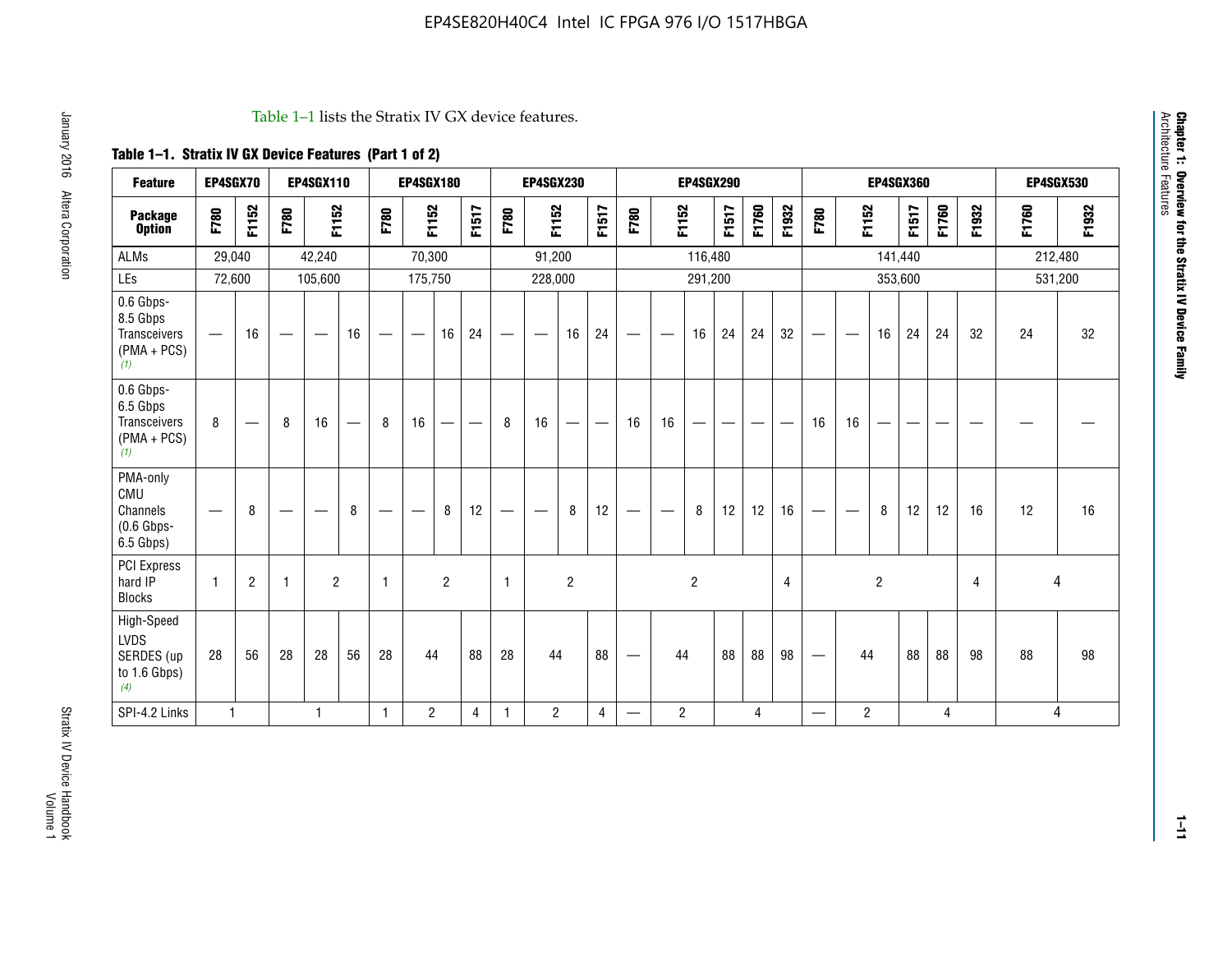**Table 1–1. Stratix IV GX Device Features (Part 2 of 2)**

| <b>Feature</b>                                       | EP4SGX70                |                        |                             | <b>EP4SGX110</b>            |                        |                             | EP4SGX180                   |                                 |                        |                                        | EP4SGX230                   |                        |                        |                             |                                        | EP4SGX290              |                        |                        |                        |                             |                             |                        | EP4SGX360           |                        |                        | <b>EP4SGX530</b>  |                   |
|------------------------------------------------------|-------------------------|------------------------|-----------------------------|-----------------------------|------------------------|-----------------------------|-----------------------------|---------------------------------|------------------------|----------------------------------------|-----------------------------|------------------------|------------------------|-----------------------------|----------------------------------------|------------------------|------------------------|------------------------|------------------------|-----------------------------|-----------------------------|------------------------|---------------------|------------------------|------------------------|-------------------|-------------------|
| <b>Package</b><br><b>Option</b>                      | F780                    | F1152                  | F780                        | F1152                       |                        | F780                        | F1152                       |                                 | F1517                  | F780                                   | F1152                       |                        | F1517                  | F780                        | F1152                                  |                        | F1517                  | F1760                  | F1932                  | F780                        | F1152                       |                        | F1517               | F1760                  | F1932                  | F1760             | F1932             |
| M9K Blocks<br>(256x)<br>36 bits)                     | 462                     |                        |                             | 660                         |                        |                             | 950                         |                                 |                        |                                        | 1,235                       |                        |                        |                             |                                        | 936                    |                        |                        |                        |                             |                             | 1,248                  |                     |                        |                        | 1,280             |                   |
| M144K<br>Blocks<br>(2048 x)<br>72 bits)              | 16                      |                        |                             | 16                          |                        |                             | 20                          |                                 |                        |                                        | 22                          |                        |                        |                             |                                        | 36                     |                        |                        |                        |                             |                             | 48                     |                     |                        |                        | 64                |                   |
| <b>Total Memory</b><br>(MLAB+M9K<br>+M144K) Kb       | 7,370                   |                        |                             | 9,564                       |                        |                             | 13,627                      |                                 |                        |                                        | 17,133                      |                        |                        |                             |                                        | 17,248                 |                        |                        |                        |                             |                             | 22,564                 |                     |                        |                        | 27,376            |                   |
| Embedded<br><b>Multipliers</b><br>$18 \times 18$ (2) | 384                     |                        |                             | 512                         |                        |                             | 920                         |                                 |                        |                                        | 1,288                       |                        |                        |                             |                                        | 832                    |                        |                        |                        |                             |                             | 1,040                  |                     |                        | 1,02<br>4              | 1,024             |                   |
| PLLs                                                 | 3                       | 4                      | 3                           | 4                           |                        | 3                           | 6                           |                                 | 8                      | 3                                      | 6                           |                        | 8                      | 4                           | 6                                      |                        | 8                      | 12                     | 12                     | 4                           | 6                           |                        | 8                   | 12                     | 12                     | 12                | 12                |
| User I/Os $(3)$                                      | 372                     | 488                    | 372                         | 372                         | 48<br>8                | 372                         | 56<br>$\overline{4}$        | 56<br>4                         | 74<br>4                | 372                                    | 564                         | 56<br>$\overline{4}$   | 74<br>$\overline{4}$   | 289                         | 564                                    | 56<br>4                | 74<br>4                | 88<br>0                | 92<br>$\mathbf 0$      | 289                         | 564                         | 56<br>$\overline{4}$   | 74<br>4             | 88<br>$\mathbf{0}$     | 920                    | 880               | 920               |
| Speed Grade<br>(fastest to<br>slowest) (5)           | $-2x,$<br>$-3,$<br>$-4$ | $-2,$<br>$-3,$<br>$-4$ | $-2\times$<br>$-3,$<br>$-4$ | $-2\times$<br>$-3,$<br>$-4$ | $-2,$<br>$-3,$<br>$-4$ | $-2\times$<br>$-3,$<br>$-4$ | $-2$<br>×,<br>$-3,$<br>$-4$ | $-2$<br>$-3$<br>$\cdot$<br>$-4$ | $-2,$<br>$-3,$<br>$-4$ | $-2\times$<br>$\cdot$<br>$-3,$<br>$-4$ | $-2\times$<br>$-3,$<br>$-4$ | $-2,$<br>$-3,$<br>$-4$ | $-2,$<br>$-3,$<br>$-4$ | $-2\times$<br>$-3,$<br>$-4$ | $-2\times$<br>$\cdot$<br>$-3,$<br>$-4$ | $-2,$<br>$-3,$<br>$-4$ | $-2,$<br>$-3,$<br>$-4$ | $-2,$<br>$-3,$<br>$-4$ | $-2,$<br>$-3,$<br>$-4$ | $-2\times$<br>$-3,$<br>$-4$ | $-2\times$<br>$-3,$<br>$-4$ | $-2,$<br>$-3,$<br>$-4$ | $-2,$<br>$-3$<br>-4 | $-2,$<br>$-3,$<br>$-4$ | $-2,$<br>$-3,$<br>$-4$ | $-2, -3,$<br>$-4$ | $-2, -3,$<br>$-4$ |

#### **Notes to Table 1–1:**

(1) The total number of transceivers is divided equally between the left and right side of each device, except for the devices in the F780 package. These devices have eight transceiver channels located only on the right side of the device.

(2) Four multiplier adder mode.

(3) The user I/Os count from pin-out files includes all general purpose I/O, dedicated clock pins, and dual purpose configuration pins. Transceiver pins and dedicated configuration pins are not included in the pin count.

- (4) Total pairs of high-speed LVDS SERDES take the lowest channel count of  $R_X/T_X$ .
- (5) The difference between the Stratix IV GX devices in the –2 and –2x speed grades is the number of available transceiver channels. The –2 device allows you to use the transceiver CMU blocks as transceiver channels. The –2x device does NOT allow you to use the CMU blocks as transceiver channels. In addition to the reduction of available transceiver channels in the Stratix IV GX –2x device, the data rates in the –2x device are limited to 6.5 Gbps.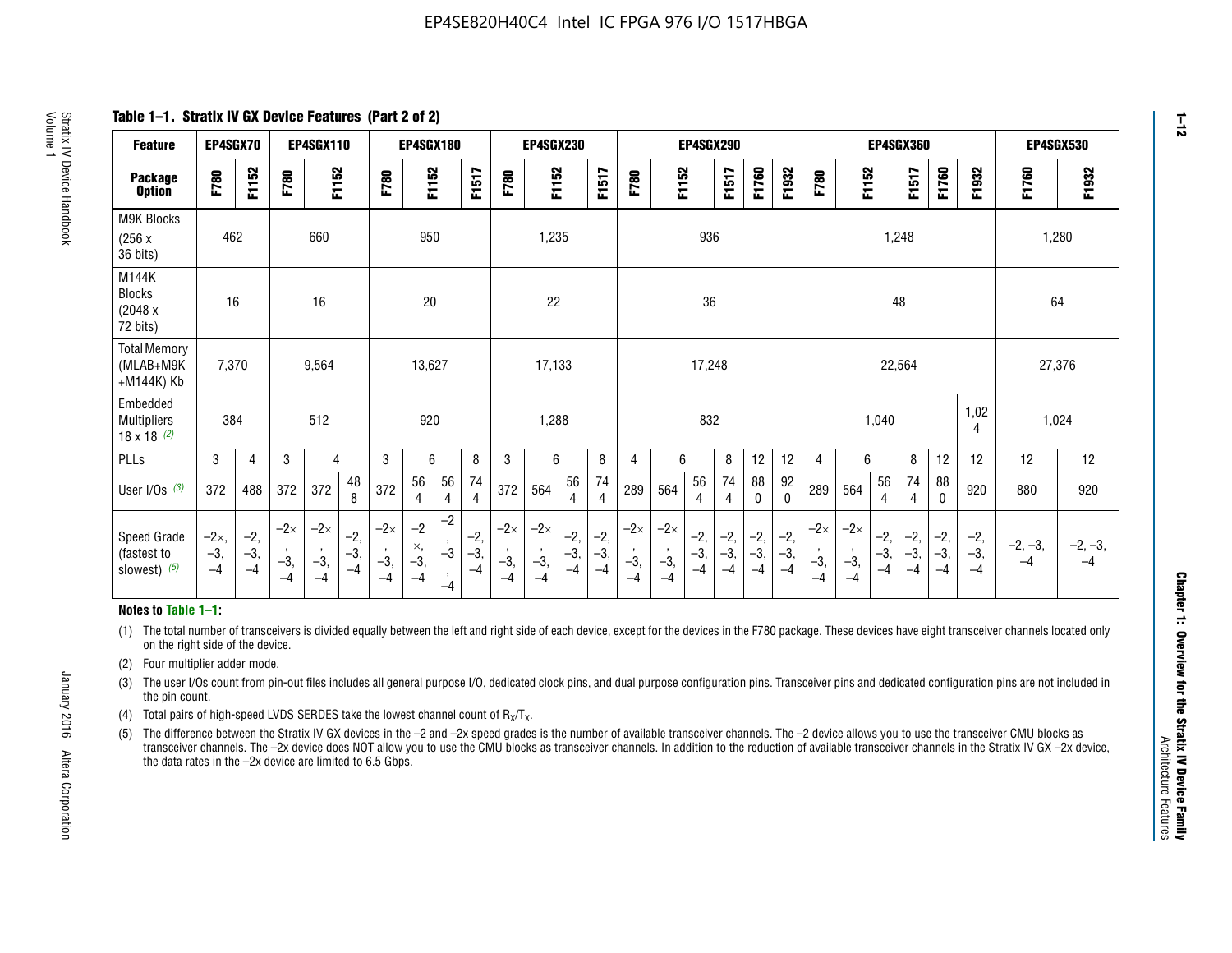Table 1–2 lists the Stratix IV GX device package options.

#### **Table 1–2. Stratix IV GX Device Package Options** *(1)***,** *(2)*

| <b>Device</b> |                  | <b>F780</b><br>$(29 \text{ mm} \times 29 \text{ mm})$ (6) | F1152<br>$(35 \, \text{mm} \times 35 \, \text{mm})$<br>(6) |             | <b>F1152</b><br>$(35$ mm x 35 mm) $(5)$ , $(7)$ | F1517<br>(40 mm x 40 mm)<br>$(5)$ $(7)$ | F1760<br>$(42.5 \text{ mm} \times 42.5 \text{ mm})$<br>Ш | F1932<br>$(45 \, \text{mm} \times 45 \, \text{mm})$<br>(7) |
|---------------|------------------|-----------------------------------------------------------|------------------------------------------------------------|-------------|-------------------------------------------------|-----------------------------------------|----------------------------------------------------------|------------------------------------------------------------|
| EP4SGX70      | <b>DF29</b>      |                                                           |                                                            | <b>HF35</b> |                                                 |                                         |                                                          |                                                            |
| EP4SGX110     | DF <sub>29</sub> |                                                           | FF35                                                       | <b>HF35</b> |                                                 |                                         |                                                          |                                                            |
| EP4SGX180     | <b>DF29</b>      |                                                           | FF35                                                       |             | <b>HF35</b>                                     | KF40                                    |                                                          |                                                            |
| EP4SGX230     | <b>DF29</b>      |                                                           | FF35                                                       |             | <b>HF35</b>                                     | KF40                                    |                                                          |                                                            |
| EP4SGX290     |                  | FH29 $(3)$                                                | <b>FF35</b>                                                |             | <b>HF35</b>                                     | KF40                                    | KF43                                                     | <b>NF45</b>                                                |
| EP4SGX360     |                  | FH29 $(3)$                                                | <b>FF35</b>                                                |             | <b>HF35</b>                                     | KF40                                    | KF43                                                     | <b>NF45</b>                                                |
| EP4SGX530     |                  |                                                           |                                                            |             | HH35 (4)                                        | KH40 (4)                                | KF43                                                     | <b>NF45</b>                                                |

#### **Notes to Table 1–2:**

(1) Device packages in the same column and marked under the same arrow sign have vertical migration capability.

(2) Use the Pin Migration Viewer in the Pin Planner to verify the pin migration compatibility when migrating devices. For more information, refer to *[I/O Management](http://www.altera.com/literature/hb/qts/qts_qii52013.pdf)* in the *Quartus II Handbook, Volume 2*.

(3) The 780-pin EP4SGX290 and EP4SGX360 devices are available only in 33 mm x 33 mm Hybrid flip chip package.

(4) The 1152-pin and 1517-pin EP4SGX530 devices are available only in 42.5 mm x 42.5 mm Hybrid flip chip packages.

(5) When migrating between hybrid and flip chip packages, there is an additional keep-out area. For more information, refer to the *[Package Information Datasheet for Altera Devices](http://www.altera.com/literature/ds/dspkg.pdf)*.

(6) Devices listed in this column are available in –2x, –3, and –4 speed grades. These devices do not have on-package decoupling capacitors.

(7) Devices listed in this column are available in –2, –3, and –4 speed grades. These devices have on-package decoupling capacitors. For more information about on-package decoupling capacitor value in each device, refer to Table 1–3.

 $\mathbb{L}$ s On-package decoupling reduces the need for on-board or PCB decoupling capacitors by satisfying the transient current requirements at higher frequencies. The *[Power Delivery Network](http://www.altera.com/literature/ug/pdn_tool_stxiv.zip)* design tool for Stratix IV devices accounts for the on-package decoupling and reflects the reduced requirements for PCB decoupling capacitors.

**Chapter 1: Overview for the Stratix IV Device Family**

Chapter 1: Overview for the Stratix IV Device Family<br>Architecture Features

Architecture Features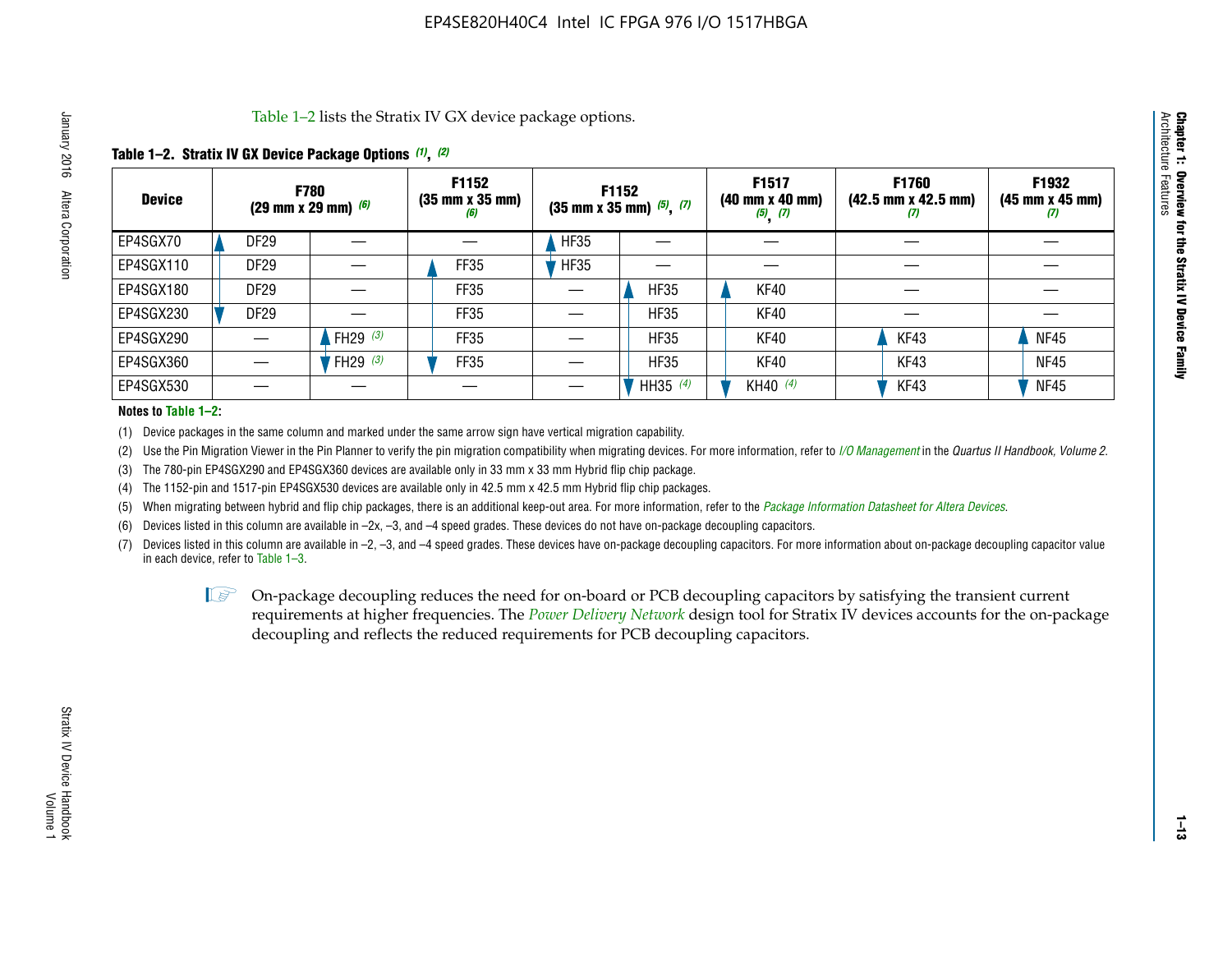| <b>Ordering Information</b> |                            | <b>V<sub>cc</sub></b>               | V <sub>ccio</sub>    | V <sub>CCL GXB</sub>         | V <sub>CCA_L/R</sub> | V <sub>CCT</sub> and V <sub>CCR</sub> (Shared)   |
|-----------------------------|----------------------------|-------------------------------------|----------------------|------------------------------|----------------------|--------------------------------------------------|
| EP4SGX70                    | <b>HF35</b>                | $2\times1$ uF + $2\times470$ nF     | 10nF per bank $(2)$  | 100nF per transceiver block  | 100 <sub>n</sub> F   | $1 \times 470$ nF + $1 \times 47$ nF per side    |
| EP4SGX110                   | <b>HF35</b>                | $2\times1$ uF + $2\times470$ nF     | 10nF per bank $(2)$  | 100nF per transceiver block  | 100 <sub>n</sub> F   | $1\times470$ nF + $1\times47$ nF per side        |
| EP4SGX180                   | <b>HF35</b><br>KF40        | $2\times1$ uF + $2\times470$ nF     | 10nF per bank $(2)$  | 100nF per transceiver block  | 100 <sub>nF</sub>    | $1 \times 470$ nF + $1 \times 47$ nF per side    |
| EP4SGX230                   | <b>HF35</b><br>KF40        | $2 \times 1$ uF + $2 \times 470$ nF | 10 nF per bank $(2)$ | 100 nF per transceiver block | 100 nF               | $1 \times 470$ nF + $1 \times 47$ nF<br>per side |
| EP4SGX290                   | <b>HF35</b><br><b>KF40</b> |                                     |                      |                              |                      | $1 \times 470$ nF + $1 \times 47$ nF             |
|                             | KF43<br><b>NF45</b>        | $4 \times 1$ uF + $4 \times 470$ nF | 10 nF per bank $(2)$ | 100 nF per transceiver block | 100nF                | per side                                         |
|                             | <b>HF35</b><br>KF40        |                                     |                      |                              |                      | $1 \times 470$ nF + $1 \times 47$ nF             |
| EP4SGX360                   | KF43<br><b>NF45</b>        | $4 \times 1$ uF + $4 \times 470$ nF | 10 nF per bank $(2)$ | 100 nF per transceiver block | 100 nF               | per side                                         |
|                             | <b>HH35</b>                |                                     |                      |                              |                      |                                                  |
| EP4SGX530                   | <b>KH40</b><br>KF43        | $4 \times 1$ uF + $4 \times 470$ nF | 10 nF per bank $(2)$ | 100 nF per transceiver block | 100 nF               | $1 \times 470$ nF + $1 \times 47$ nF<br>per side |
|                             | <b>NF45</b>                |                                     |                      |                              |                      |                                                  |

**Notes to Table 1–3:**

(1) Table 1-3 refers to production devices on-package decoupling. For more information about decoupling design of engineering sample (ES) devices, contact [Altera Technical Support](http://mysupport.altera.com/eservice/login.asp).

(2) For I/O banks  $3(*)$ ,  $4(*)$ ,  $7(*)$ , and  $8(*)$  only. There is no OPD for I/O bank  $1(*)$ ,  $2(*)$ ,  $5(*)$ , and  $6(*)$ .

**1–14**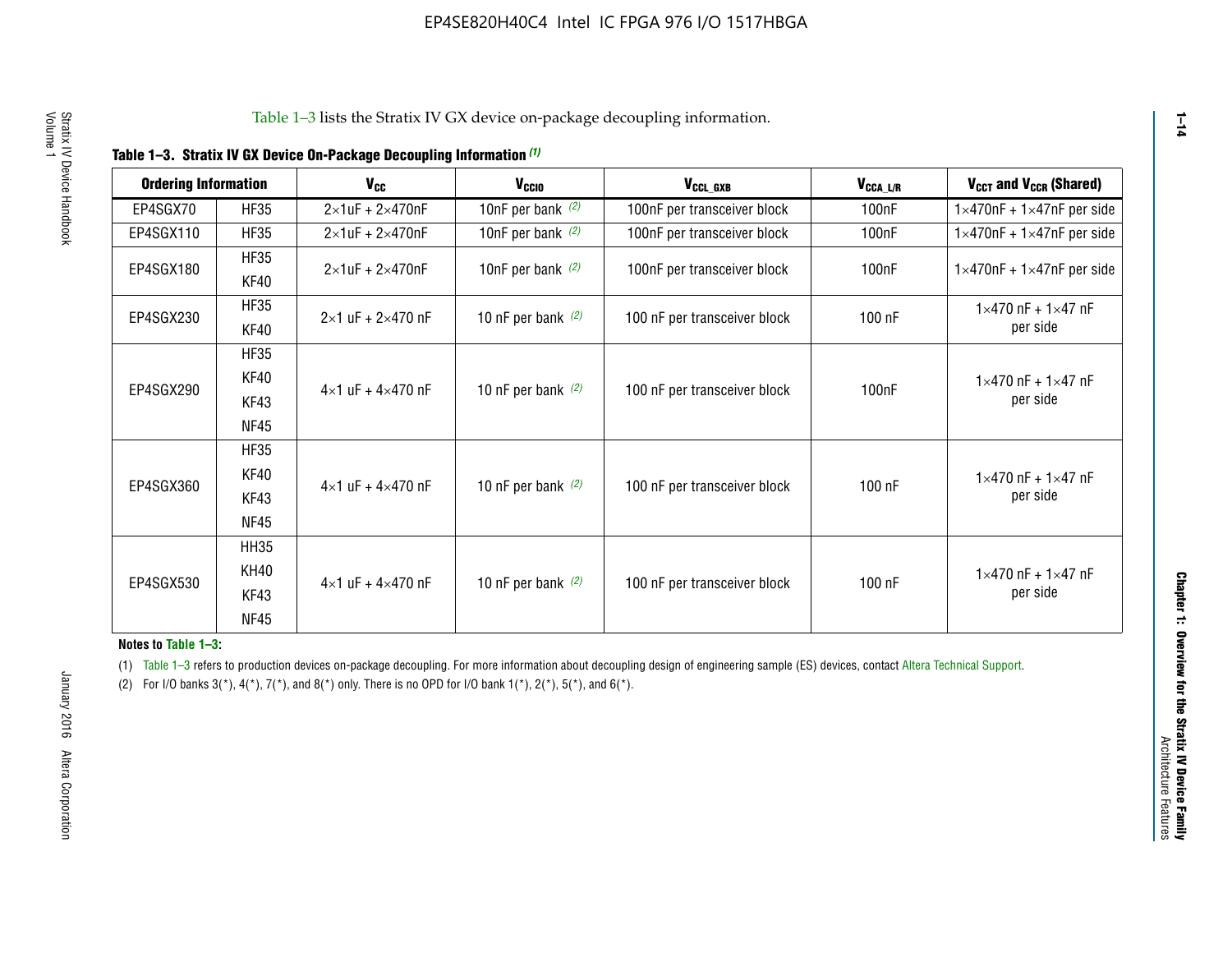#### Table 1–4 lists the Stratix IV E device features.

#### **Table 1–4. Stratix IV E Device Features**

| <b>Feature</b>                                      | <b>EP4SE230</b> |     | <b>EP4SE360</b>                        |              | <b>EP4SE530</b> |              |          | <b>EP4SE820</b> |            |  |
|-----------------------------------------------------|-----------------|-----|----------------------------------------|--------------|-----------------|--------------|----------|-----------------|------------|--|
| Package Pin Count                                   | 780             | 780 | 1152                                   | 1152         | 1517            | 1760         | 1152     | 1517            | 1760       |  |
| ALMs                                                | 91,200          |     | 141,440                                |              | 212,480         |              |          | 325,220         |            |  |
| LEs                                                 | 228,000         |     | 353,600                                |              | 531,200         |              |          | 813,050         |            |  |
| High-Speed LVDS<br>SERDES (up to<br>1.6 Gbps) $(1)$ | 56              | 56  | 88                                     | 88           | 112             | 112          | 88       | 112             | 132        |  |
| SPI-4.2 Links                                       | 3               | 3   | 4                                      | 4            |                 | 6            | 4        | 6               | 6          |  |
| <b>M9K Blocks</b><br>(256 x 36 bits)                | 1,235           |     | 1,248                                  |              | 1,280           |              |          | 1610            |            |  |
| M144K Blocks<br>(2048 x 72 bits)                    | 22              |     | 48                                     |              | 64              |              | 60       |                 |            |  |
| <b>Total Memory</b><br>$(MLAB+M9K+$<br>M144K) Kb    | 17,133          |     | 22,564                                 |              | 27,376          |              |          | 33,294          |            |  |
| <b>Embedded Multipliers</b><br>$(18 \times 18)$ (2) | 1,288           |     | 1,040                                  |              | 1,024           |              |          | 960             |            |  |
| PLLs                                                | 4               | 4   | 8                                      | 8            | 12              | 12           | 8        | 12              | 12         |  |
| User I/Os $(3)$                                     | 488             | 488 | 744                                    | 744          | 976             | 976          | 744(4)   | 976 (4)         | 1120 $(4)$ |  |
| Speed Grade<br>(fastest to slowest)                 |                 |     | $-2, -3, -4$ $-2, -3, -4$ $-2, -3, -4$ | $-2, -3, -4$ | $-2, -3, -4$    | $-2, -3, -4$ | $-3, -4$ | $-3, -4$        | $-3, -4$   |  |

#### **Notes to Table 1–4:**

(1) The user I/O count from the pin-out files include all general purpose I/Os, dedicated clock pins, and dual purpose configuration pins. Transceiver pins and dedicated configuration pins are not included in the pin count.

(2) Four multiplier adder mode.

(3) Total pairs of high-speed LVDS SERDES take the lowest channel count of  $R_X/T_X$ .

(4) This data is preliminary.

**Chapter 1: Overview for the Stratix IV Device Family**

**Chapter 1: Overview for the Stratix IV Device Family**<br>Architecture Faatures

Architecture Features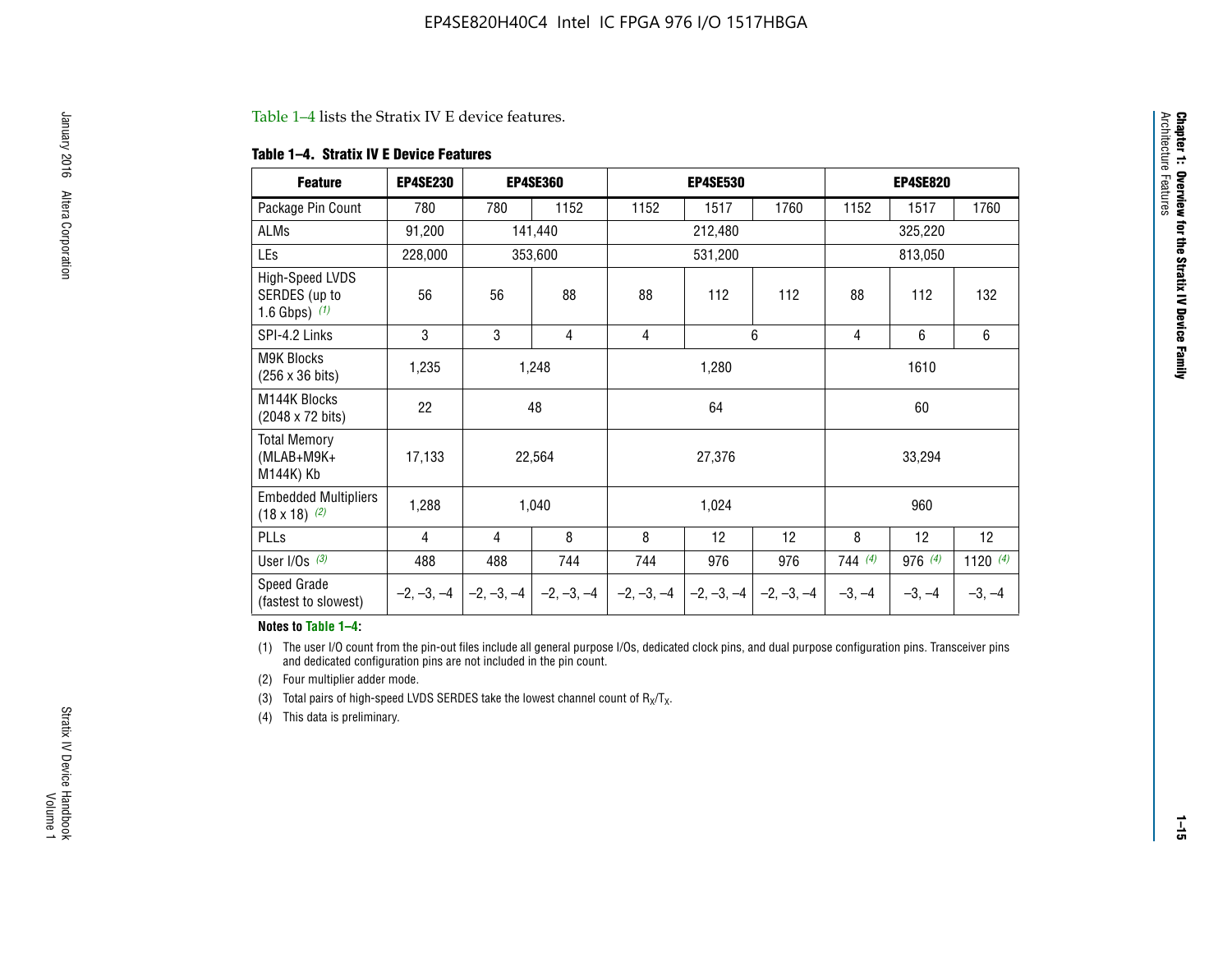Table 1–5 summarizes the Stratix IV E device package options.

| <b>Device</b> | <b>F780</b><br>$(29 \text{ mm} \times 29 \text{ mm})$ $(5)$ , $(6)$ | F1152<br>$(35 \text{ mm} \times 35 \text{ mm})$ $(5)$ $(7)$ | F <sub>1517</sub><br>$(40 \text{ mm} \times 40 \text{ mm})$ (7) | <b>F1760</b><br>$(42.5$ mm x 42.5 mm) $(7)$ |
|---------------|---------------------------------------------------------------------|-------------------------------------------------------------|-----------------------------------------------------------------|---------------------------------------------|
| EP4SE230      | F <sub>29</sub>                                                     |                                                             |                                                                 |                                             |
| EP4SE360      | H29 $(3)$                                                           | F35                                                         |                                                                 |                                             |
| EP4SE530      |                                                                     | H35 $(4)$                                                   | H40 $(4)$                                                       | F43                                         |
| EP4SE820      |                                                                     | H35 $(4)$                                                   | H40 $(4)$                                                       | F43                                         |

**Table 1–5. Stratix IV E Device Package Options** *(1)***,** *(2)*

#### **Notes to Table 1–5:**

(1) Device packages in the same column and marked under the same arrow sign have vertical migration capability.

(2) Use the Pin Migration Viewer in the Pin Planner to verify the pin migration compatibility when migrating devices. For more information, refer to *[I/O Management](http://www.altera.com/literature/hb/qts/qts_qii52013.pdf)* in the *Quartus II Handbook, Volume 2*.

(3) The 780-pin EP4SE360 device is available only in the 33 mm x 33 mm Hybrid flip chip package.

(4) The 1152-pin and 1517-pin for EP4SE530 and EP4SE820 devices are available only in the 42.5 mm x 42.5 mm Hybrid flip chip package.

(5) When migrating between hybrid and flip chip packages, there is an additional keep-out area. For more information, refer to the *[Package](http://www.altera.com/literature/ds/dspkg.pdf)  [Information Datasheet for Altera Devices](http://www.altera.com/literature/ds/dspkg.pdf)*.

(6) Devices listed in this column do not have on-package decoupling capacitors.

(7) Devices listed in this column have on-package decoupling capacitors. For more information about on-package decoupling capacitor value for each device, refer to Table 1–6.

Table 1–6 lists the Stratix IV E on-package decoupling information.

| Table 1–6. Stratix IV E Device On-Package Decoupling Information (1) |  |  |  |  |  |
|----------------------------------------------------------------------|--|--|--|--|--|
|----------------------------------------------------------------------|--|--|--|--|--|

|          | <b>Ordering Information</b> | <b>V<sub>cc</sub></b>               | <b>V<sub>CCIO</sub></b> |
|----------|-----------------------------|-------------------------------------|-------------------------|
| EP4SE360 | F35                         | $4 \times 1$ uF + $4 \times 470$ nF | 10 nF per bank          |
|          | H <sub>35</sub>             |                                     |                         |
| EP4SE530 | H40                         | $4 \times 1$ uF + $4 \times 470$ nF | 10 nF per bank          |
|          | F43                         |                                     |                         |
|          | H <sub>35</sub>             |                                     |                         |
| EP4SE820 | H40                         | $4 \times 1$ uF + $4 \times 470$ nF | 10 nF per bank          |
|          | F43                         |                                     |                         |

**Note to Table 1–6:**

(1) Table 1–6 refers to production devices on-package decoupling. For more information about decoupling design of engineering sample (ES) devices, contact [Altera Technical Support](http://mysupport.altera.com/eservice/login.asp).

Table 1–7 lists the Stratix IV GT device features.

| <b>Feature</b>                       | <b>EP4S40G2</b> | <b>EP4S40G5</b> | <b>EP4S100G2</b> | <b>EP4S100G3</b> | <b>EP4S100G4</b> | <b>EP4S100G5</b> |         |
|--------------------------------------|-----------------|-----------------|------------------|------------------|------------------|------------------|---------|
| Package Pin Count                    | 1517            | 1517            | 1517             | 1932             | 1932             | 1517             | 1932    |
| <b>ALMs</b>                          | 91,200          | 212,480         | 91,200           | 116,480          | 141,440          | 212.480          |         |
| LEs                                  | 228,000         | 531,200         | 228,000          | 291,200          | 353,600          |                  | 531,200 |
| <b>Total Transceiver</b><br>Channels | 36              | 36              | 36               | 48               | 48               | 36               | 48      |

**Table 1–7. Stratix IV GT Device Features (Part 1 of 2)**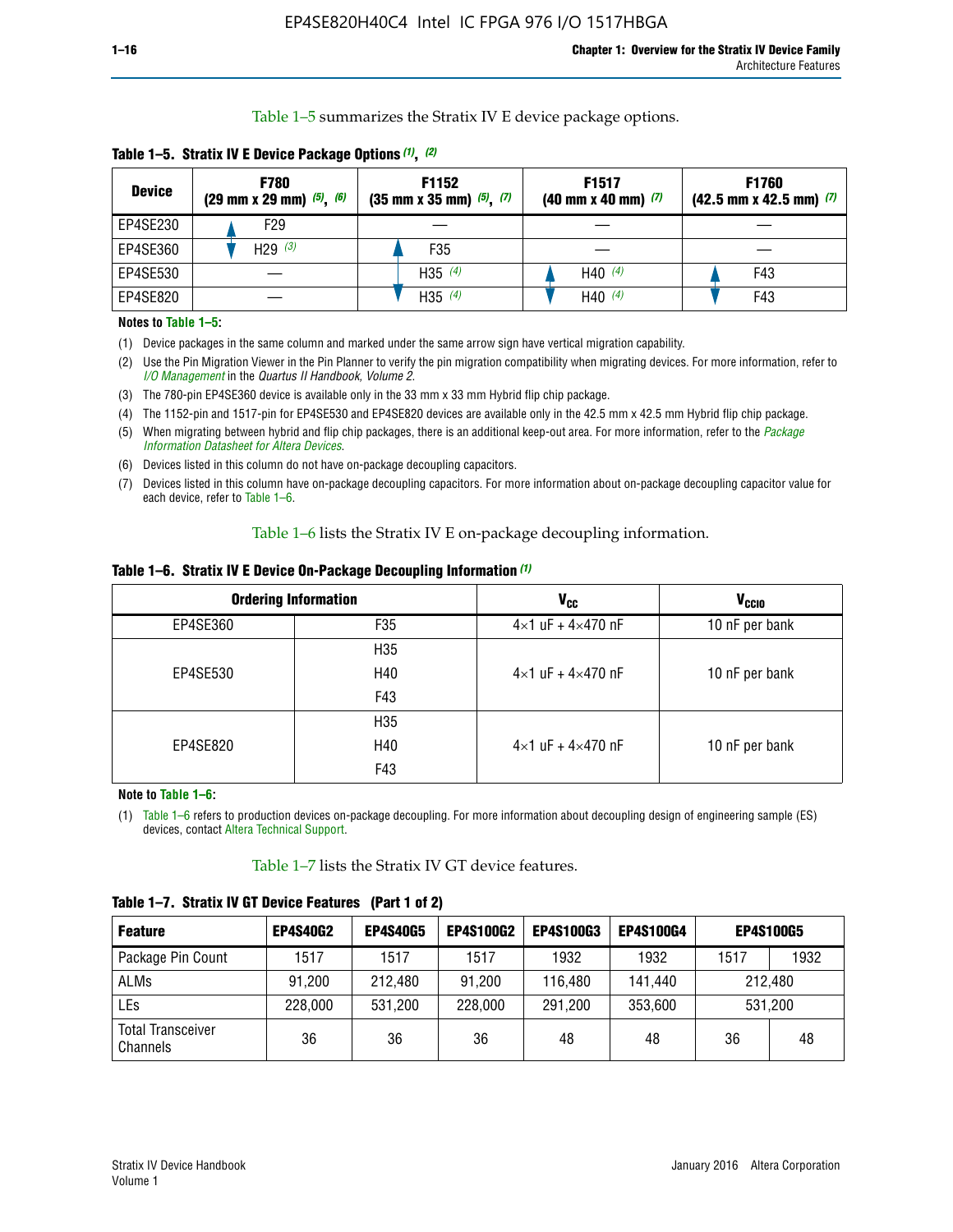#### **Table 1–7. Stratix IV GT Device Features (Part 2 of 2)**

| <b>Feature</b>                                                              | <b>EP4S40G2</b> | <b>EP4S40G5</b> | <b>EP4S100G2</b> | <b>EP4S100G3</b> | <b>EP4S100G4</b> |                           | <b>EP4S100G5</b> |
|-----------------------------------------------------------------------------|-----------------|-----------------|------------------|------------------|------------------|---------------------------|------------------|
| 10G Transceiver<br>Channels<br>(600 Mbps - 11.3 Gbps)<br>with $PMA + PCS$ ) | 12              | 12              | 24               | 24               | 24               | 24                        | 32               |
| 8G Transceiver<br>Channels<br>(600 Mbps - 8.5 Gbps<br>with PMA + PCS) $(1)$ | 12              | 12              | $\mathbf 0$      | 8                | 8                | $\mathbf 0$               | $\mathbf 0$      |
| PMA-only CMU<br>Channels<br>(600 Mbps- 6.5 Gbps)                            | 12              | 12              | 12               | 16               | 16               | 12                        | 16               |
| PCIe hard IP Blocks                                                         | $\overline{2}$  | $\overline{2}$  | $2^{\circ}$      | $\overline{4}$   | $\overline{4}$   | $\overline{2}$            | $\overline{4}$   |
| <b>High-Speed LVDS</b><br><b>SERDES</b><br>(up to 1.6 Gbps) $(2)$           | 46              | 46              | 46               | 47               | 47               | 46                        | 47               |
| SP1-4.2 Links                                                               | $\overline{2}$  | $\overline{2}$  | $\overline{2}$   | $\overline{2}$   | $\overline{2}$   | $\overline{2}$            | $\overline{2}$   |
| <b>M9K Blocks</b><br>(256 x 36 bits)                                        | 1,235           | 1,280           | 1,235            | 936              | 1,248            |                           | 1,280            |
| M144K Blocks<br>(2048 x 72 bits)                                            | 22              | 64              | 22               | 36               | 48               |                           | 64               |
| Total Memory (MLAB +<br>M9K + M144K) Kb                                     | 17,133          | 27,376          | 17,133           | 17,248           | 22,564           |                           | 27,376           |
| <b>Embedded Multipliers</b><br>$18 \times 18^{(3)}$                         | 1,288           | 1,024           | 1,288            | 832              | 1,024            |                           | 1,024            |
| PLLs                                                                        | 8               | 8               | 8                | 12               | 12               | 8                         | 12               |
| User I/Os $(4)$ , $(5)$                                                     | 654             | 654             | 654              | 781              | 781              | 654                       | 781              |
| Speed Grade<br>(fastest to slowest)                                         | $-1, -2, -3$    | $-1, -2, -3$    | $-1, -2, -3$     | $-1, -2, -3$     | $-1, -2, -3$     | $-1, -2, -3$ $-1, -2, -3$ |                  |

**Notes to Table 1–7:**

(1) You can configure all 10G transceiver channels as 8G transceiver channels. For example, the EP4S40G2F40 device has twenty-four 8G transceiver channels and the EP4S100G5F45 device has thirty-two 8G transceiver channels.

(2) Total pairs of high-speed LVDS SERDES take the lowest channel count of  $R_X/T_X$ .

(3) Four multiplier adder mode.

(4) The user I/O count from the pin-out files include all general purpose I/Os, dedicated clock pins, and dual purpose configuration pins. Transceiver pins and dedicated configuration pins are not included in the pin count.

(5) This data is preliminary.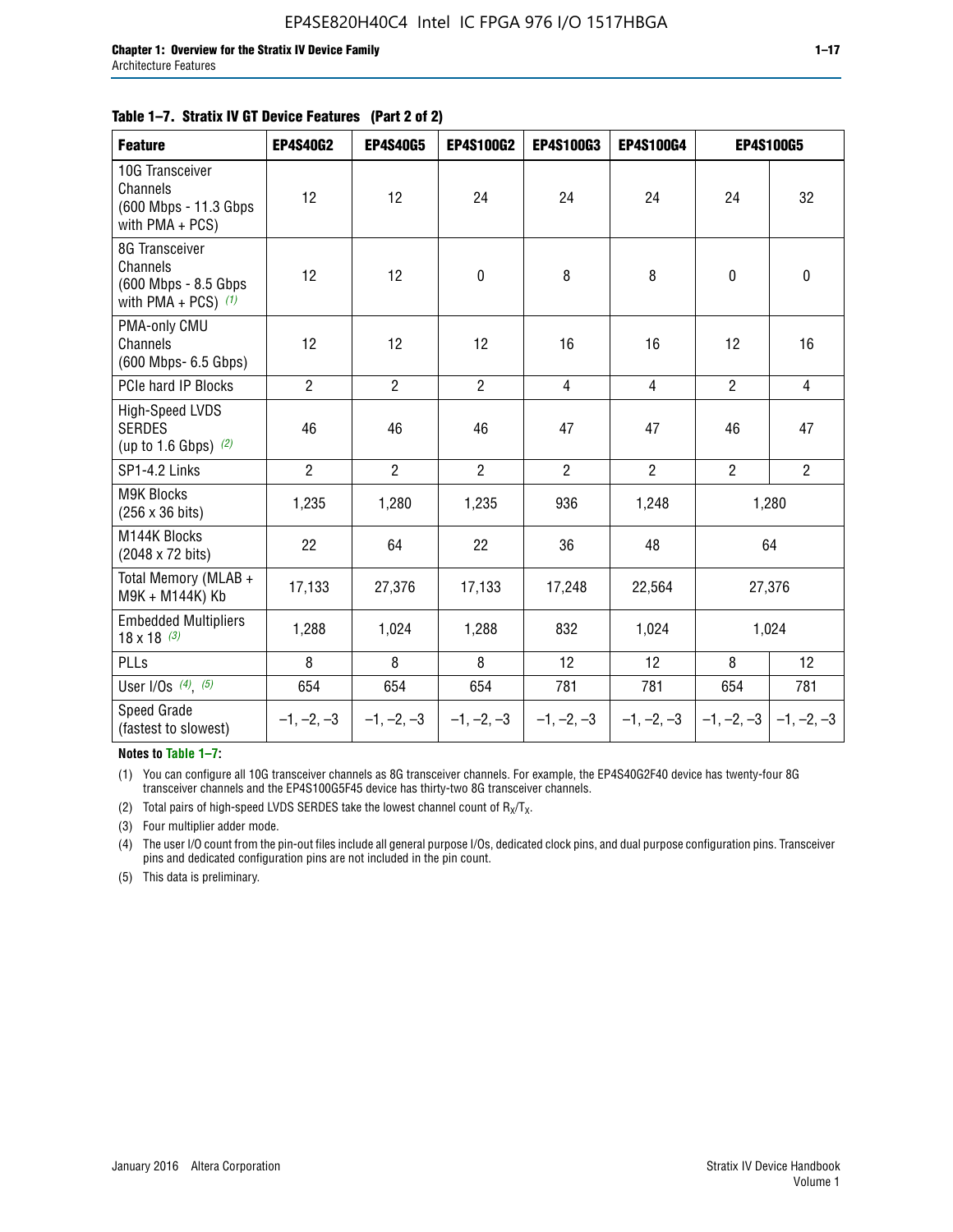Table 1–8 lists the resource counts for the Stratix IV GT devices.

| <b>Device</b>                      | <b>1517 Pin</b><br><b>1932 Pin</b><br>$(40 \text{ mm} \times 40 \text{ mm})$ (3)<br>(45 mm x 45 mm) |     |  |
|------------------------------------|-----------------------------------------------------------------------------------------------------|-----|--|
| <b>Stratix IV GT 40 G Devices</b>  |                                                                                                     |     |  |
| EP4S40G2                           | F40                                                                                                 |     |  |
| EP4S40G5                           | H40 $(4)$ , $(5)$                                                                                   |     |  |
| <b>Stratix IV GT 100 G Devices</b> |                                                                                                     |     |  |
| EP4S100G2                          | F40                                                                                                 |     |  |
| EP4S100G3                          |                                                                                                     | F45 |  |
| EP4S100G4                          |                                                                                                     | F45 |  |
| EP4S100G5                          | H40 $(4)$ $(5)$                                                                                     | F45 |  |

#### **Notes to Table 1–8:**

(1) This table represents pin compatability; however, it does not include hard IP block placement compatability.

- (2) Devices under the same arrow sign have vertical migration capability.
- (3) When migrating between hybrid and flip chip packages, there is an additional keep-out area. For more information, refer to the *[Altera Device Package Information Data Sheet](http://www.altera.com/literature/ds/dspkg.pdf)*.
- (4) EP4S40G5 and EP4S100G5 devices with 1517 pin-count are only available in 42.5-mm x 42.5-mm Hybrid flip chip packages.
- (5) If you are using the hard IP block, migration is not possible.

Table 1–9 lists the Stratix IV GT on-package decoupling information.

**Table 1–9. Stratix IV GT Device On-Package Decoupling Information** *(1)*

| <b>Ordering</b><br><b>Information</b> | Vcc                                 | <b>V<sub>CCIO</sub></b> | V <sub>CCL GXB</sub>            | V <sub>CCA L/R</sub> | V <sub>CCT L/R</sub> | V <sub>CCR L/R</sub> |
|---------------------------------------|-------------------------------------|-------------------------|---------------------------------|----------------------|----------------------|----------------------|
| EP4S40G2F40                           | $2 \times 1$ uF + $2 \times 470$ nF | 10 nF per bank $(2)$    | 100 nF per<br>transceiver block | 100 nF               | $100$ nF             | $100$ nF             |
| EP4S100G2F40                          |                                     |                         |                                 |                      |                      |                      |
| EP4S100G3F45                          |                                     | 10 nF per bank $(2)$    | 100 nF per<br>transceiver block | 100 nF               | $100$ nF             | $100$ nF             |
| EP4S100G4F45                          |                                     |                         |                                 |                      |                      |                      |
| EP4S40G5H40                           | $4 \times 1$ uF + $4 \times 470$ nF |                         |                                 |                      |                      |                      |
| EP4S100G5H40                          |                                     |                         |                                 |                      |                      |                      |
| EP4S100G5F45                          |                                     |                         |                                 |                      |                      |                      |

**Notes to Table 1–9:**

(1) Table 1–9 refers to production devices on-package decoupling. For more information about decoupling design of engineering sample (ES) devices, contact [Altera Technical Support](http://mysupport.altera.com/eservice/login.asp).

(2) For I/O banks  $3(*)$ ,  $4(*)$ ,  $7(*)$ , and  $8(*)$  only. There is no OPD for I/O bank  $1(*)$ ,  $2(*)$ ,  $5(*)$ , and  $6(*)$ .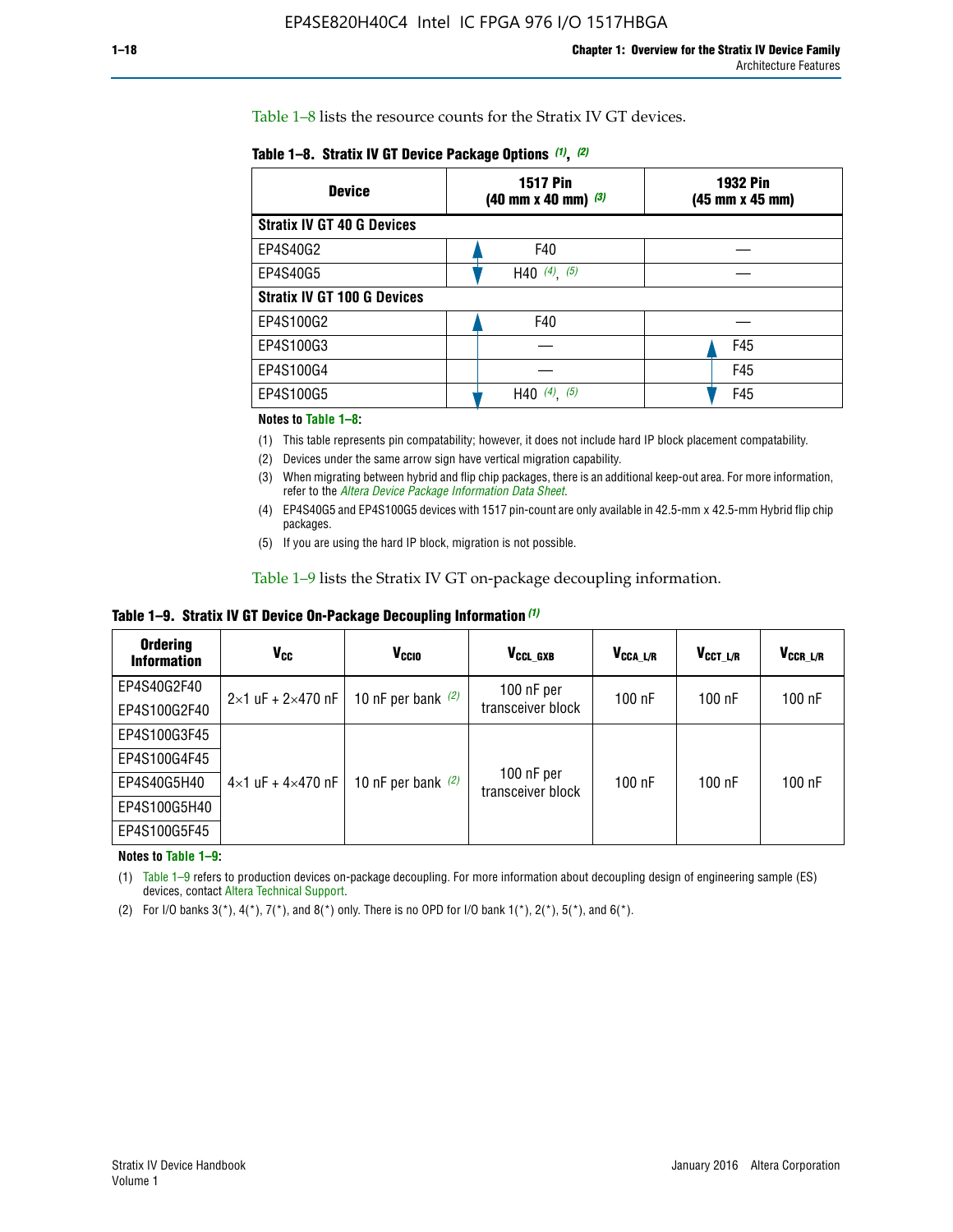# **Integrated Software Platform**

The Quartus II software provides an integrated environment for HDL and schematic design entry, compilation and logic synthesis, full simulation and advanced timing analysis, SignalTap II Logic Analyzer, and device configuration of Stratix IV designs. The Quartus II software provides the MegaWizard<sup> $M$ </sup> Plug-In Manager user interface to generate different functional blocks, such as memory, PLL, and digital signal processing logic. For transceivers, the Quartus II software provides the ALTGX MegaWizard Plug-In Manager interface that guides you through configuration of the transceiver based on your application requirements.

The Stratix IV GX and GT transceivers allow you to implement low-power and reliable high-speed serial interface applications with its fully reconfigurable hardware, optimal signal integrity, and integrated Quartus II software platform.

For more information about the QuarJanuary2016tus II software features, refer to the *[Quartus II Handbook](http://www.altera.com/literature/lit-qts.jsp)*.

# **Ordering Information**

This section describes the Stratix IV E, GT, and GX devices ordering information. Figure 1–4 shows the ordering codes for Stratix IV GX and E devices.



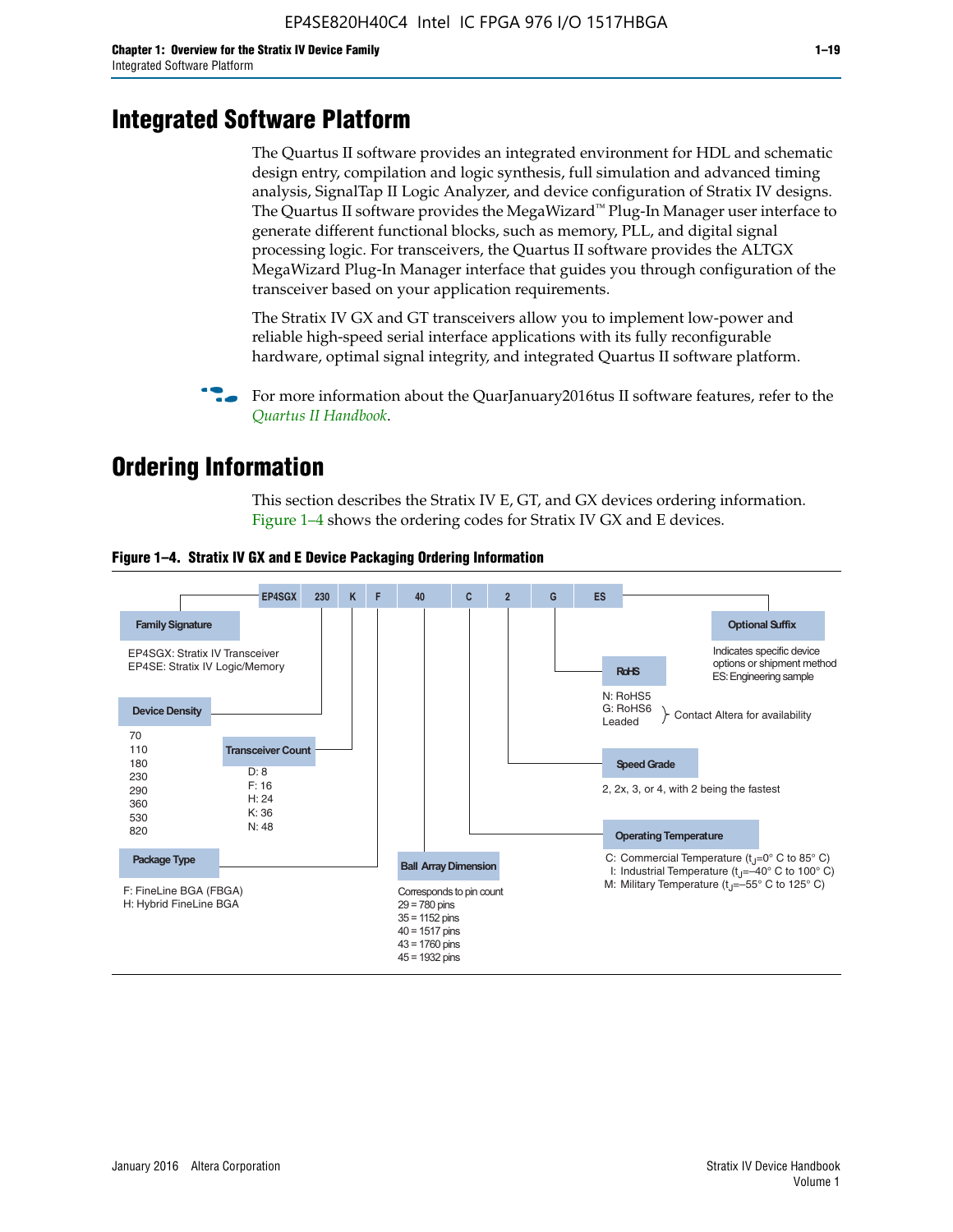Figure 1–5 shows the ordering codes for Stratix IV GT devices.





# **Document Revision History**

Table 1–10 lists the revision history for this chapter.

| Table 1–10. Document Revision History (Part 1 of 2) |  |  |  |  |  |
|-----------------------------------------------------|--|--|--|--|--|
|-----------------------------------------------------|--|--|--|--|--|

| <b>Date</b>       | <b>Version</b> | <b>Changes</b>                                           |
|-------------------|----------------|----------------------------------------------------------|
| January 2016      | 3.5            | ■ Updated Figure $1-4$ with new RoHS information         |
| September 2012    | 3.4            | ■ Updated Table 1–1 to close FB $#30986$ .               |
|                   |                | ■ Updated Table 1–2 and Table 1–5 to close FB $#31127$ . |
| June 2011         | 3.3            | $\blacksquare$ Added military temperature to Figure 1–4. |
| February 2011     | 3.2            | ■ Updated Table $1-7$ and Table $1-8$ .                  |
|                   |                | $\blacksquare$ Applied new template.                     |
|                   |                | Minor text edits.                                        |
| <b>March 2010</b> |                | ■ Updated Table 1–1, Table 1–2, and Table 1–7.           |
|                   | 3.1            | ■ Updated Figure $1-3$ .                                 |
|                   |                | ■ Updated the "Stratix IV GT Devices" section.           |
|                   |                | Added two new references to the Introduction section.    |
|                   |                | Minor text edits.                                        |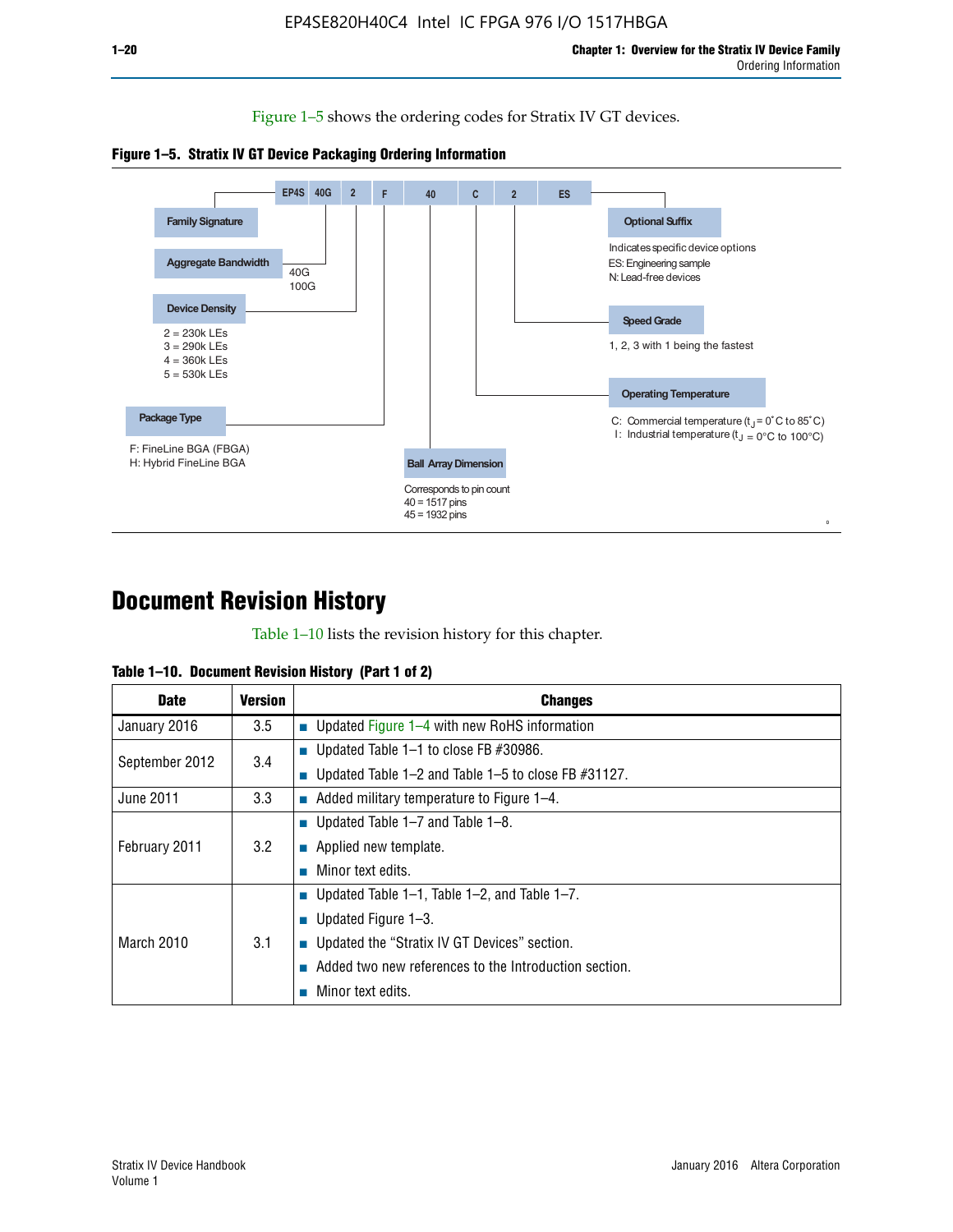#### **Table 1–10. Document Revision History (Part 2 of 2)**

| <b>Date</b>      | <b>Version</b> | <b>Changes</b>                                                                                                                                                                                                                                                                    |  |  |
|------------------|----------------|-----------------------------------------------------------------------------------------------------------------------------------------------------------------------------------------------------------------------------------------------------------------------------------|--|--|
|                  |                | ■ Updated the "Stratix IV Device Family Overview", "Feature Summary", "Stratix IV GT<br>Devices", "High-Speed Transceiver Features", "FPGA Fabric and I/O Features", "Highest<br>Aggregate Data Bandwidth", "System Integration", and "Integrated Software Platform"<br>sections. |  |  |
| November 2009    | 3.0            | $\blacksquare$ Added Table 1-3, Table 1-6, and Table 1-9.                                                                                                                                                                                                                         |  |  |
|                  |                | $\blacksquare$ Updated Table 1-1, Table 1-2, Table 1-4, Table 1-5, Table 1-7, and Table 1-8.                                                                                                                                                                                      |  |  |
|                  |                | ■ Updated Figure 1–3, Figure 1–4, and Figure 1–5.                                                                                                                                                                                                                                 |  |  |
|                  |                | $\blacksquare$ Minor text edits.                                                                                                                                                                                                                                                  |  |  |
| <b>June 2009</b> | 2.4            | $\blacksquare$ Updated Table 1-1.                                                                                                                                                                                                                                                 |  |  |
|                  |                | Minor text edits.                                                                                                                                                                                                                                                                 |  |  |
|                  |                | $\blacksquare$ Added Table 1–5, Table 1–6, and Figure 1–3.                                                                                                                                                                                                                        |  |  |
|                  |                | $\blacksquare$ Updated Figure 1-5.                                                                                                                                                                                                                                                |  |  |
| April 2009       | 2.3            | Updated Table $1-1$ , Table $1-2$ , Table $1-3$ , and Table $1-4$ .                                                                                                                                                                                                               |  |  |
|                  |                | ■ Updated "Introduction", "Feature Summary", "Stratix IV GX Devices", "Stratix IV GT<br>Devices", "Architecture Features", and "FPGA Fabric and I/O Features"                                                                                                                     |  |  |
|                  | 2.2            | ■ Updated "Feature Summary", "Stratix IV GX Devices", "Stratix IV E Device", "Stratix IV<br>GT Devices", "Signal Integrity"                                                                                                                                                       |  |  |
| March 2009       |                | Removed Tables 1-5 and 1-6                                                                                                                                                                                                                                                        |  |  |
|                  |                | Updated Figure 1-4                                                                                                                                                                                                                                                                |  |  |
|                  |                | ■ Updated "Introduction", "Feature Summary", "Stratix IV Device Diagnostic Features",<br>"Signal Integrity", "Clock Networks", "High-Speed Differential I/O with DPA and Soft-<br>CDR", "System Integration", and "Ordering Information" sections.                                |  |  |
|                  |                | Added "Stratix IV GT 100G Devices" and "Stratix IV GT 100G Transceiver Bandwidth"<br>sections.                                                                                                                                                                                    |  |  |
| March 2009       | 2.1            | <b>Updated Table 1–1, Table 1–2, Table 1–3, and Table 1–4.</b>                                                                                                                                                                                                                    |  |  |
|                  |                | $\blacksquare$ Added Table 1-5 and Table 1-6.                                                                                                                                                                                                                                     |  |  |
|                  |                | ■ Updated Figure $1-3$ and Figure $1-4$ .                                                                                                                                                                                                                                         |  |  |
|                  |                | $\blacksquare$ Added Figure 1-5.                                                                                                                                                                                                                                                  |  |  |
|                  |                | Removed "Referenced Documents" section.                                                                                                                                                                                                                                           |  |  |
|                  | 2.0            | Updated "Feature Summary" on page 1-1.                                                                                                                                                                                                                                            |  |  |
|                  |                | ■ Updated "Stratix IV Device Diagnostic Features" on page 1-7.                                                                                                                                                                                                                    |  |  |
| November 2008    |                | Updated "FPGA Fabric and I/O Features" on page 1-8.                                                                                                                                                                                                                               |  |  |
|                  |                | $\blacksquare$ Updated Table 1-1.                                                                                                                                                                                                                                                 |  |  |
|                  |                | Updated Table 1-2.                                                                                                                                                                                                                                                                |  |  |
|                  |                | Updated "Table 1-5 shows the total number of transceivers available in the Stratix IV GT<br>Device." on page 1-15.                                                                                                                                                                |  |  |
| <b>July 2008</b> | 1.1            | Revised "Introduction".                                                                                                                                                                                                                                                           |  |  |
| May 2008         | 1.0            | Initial release.                                                                                                                                                                                                                                                                  |  |  |